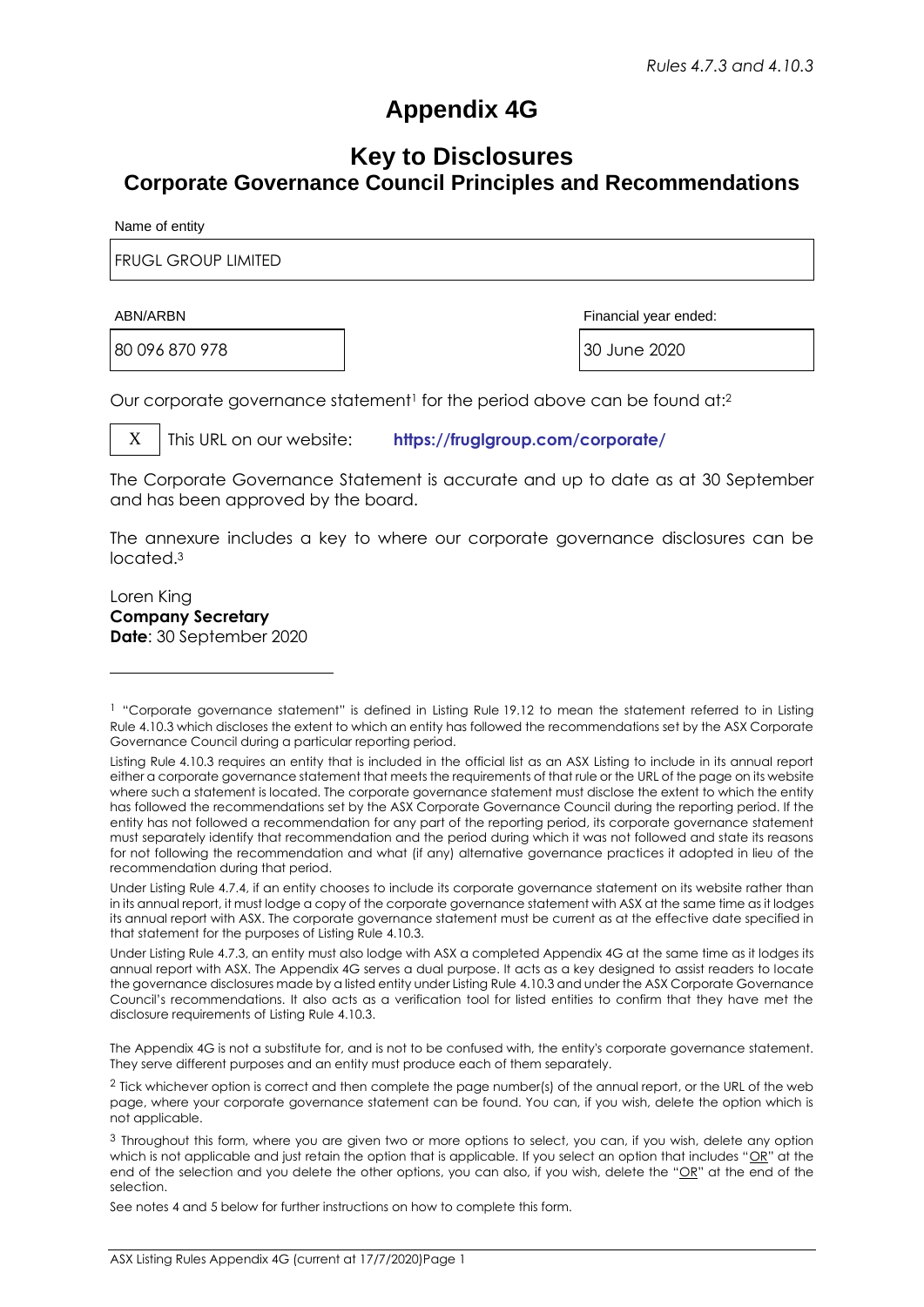### **ANNEXURE – KEY TO CORPORATE GOVERNANCE DISCLOSURES**

|     | <b>Corporate Governance Council recommendation</b>                                                                                                                                                                                                                                                                                                                                                                                                                                                                                                                                                                                                                                                                                                                                                                                                                                                                                                                                                                                                                                                                                                                                                                                                     | Where a box below is ticked, we have followed<br>the recommendation in full for the whole of the<br>period above. We have disclosed this in our<br><b>Corporate Governance Statement:</b>                                                                                                                                                                               | Where a box below is ticked, we<br>have NOT followed the<br>recommendation in full for the<br>whole of the period above. Our<br>reasons for not doing so are: |                                                                                                                                                      |  |  |  |  |
|-----|--------------------------------------------------------------------------------------------------------------------------------------------------------------------------------------------------------------------------------------------------------------------------------------------------------------------------------------------------------------------------------------------------------------------------------------------------------------------------------------------------------------------------------------------------------------------------------------------------------------------------------------------------------------------------------------------------------------------------------------------------------------------------------------------------------------------------------------------------------------------------------------------------------------------------------------------------------------------------------------------------------------------------------------------------------------------------------------------------------------------------------------------------------------------------------------------------------------------------------------------------------|-------------------------------------------------------------------------------------------------------------------------------------------------------------------------------------------------------------------------------------------------------------------------------------------------------------------------------------------------------------------------|---------------------------------------------------------------------------------------------------------------------------------------------------------------|------------------------------------------------------------------------------------------------------------------------------------------------------|--|--|--|--|
|     | PRINCIPLE 1 - LAY SOLID FOUNDATIONS FOR MANAGEMENT AND OVERSIGHT                                                                                                                                                                                                                                                                                                                                                                                                                                                                                                                                                                                                                                                                                                                                                                                                                                                                                                                                                                                                                                                                                                                                                                                       |                                                                                                                                                                                                                                                                                                                                                                         |                                                                                                                                                               |                                                                                                                                                      |  |  |  |  |
| 1.1 | A listed entity should have and disclose a board charter<br>setting out:<br>the respective roles and responsibilities of its board<br>(a)<br>and management; and<br>those matters expressly reserved to the board and<br>(b)<br>those delegated to management.                                                                                                                                                                                                                                                                                                                                                                                                                                                                                                                                                                                                                                                                                                                                                                                                                                                                                                                                                                                         | the fact that we follow this recommendation:<br>in our Corporate Governance Statement<br>⊠<br>and information about the respective roles and<br>responsibilities of our board and management<br>(including those matters expressly reserved to the<br>board and those delegated to management):<br>at in our Board Charter at<br>⊠<br>https://fruglgroup.com/corporate/ | $\Box$<br>□                                                                                                                                                   | set out in our Corporate<br>Governance Statement OR<br>we are an externally managed<br>entity and this recommendation<br>is therefore not applicable |  |  |  |  |
| 1.2 | A listed entity should:<br>undertake appropriate checks before appointing a<br>(a)<br>director or senior executive or putting someone<br>forward for election as a director; and<br>provide security holders with all material information in<br>(b)<br>its possession relevant to a decision on whether or<br>not to elect or re-elect a director.                                                                                                                                                                                                                                                                                                                                                                                                                                                                                                                                                                                                                                                                                                                                                                                                                                                                                                    | the fact that we follow this recommendation:<br>⊠<br>in our Corporate Governance Statement AND<br>⊠<br>detailed at https://fruglgroup.com/corporate/                                                                                                                                                                                                                    | $\Box$<br>$\Box$                                                                                                                                              | set out in our Corporate<br>Governance Statement OR<br>we are an externally managed<br>entity and this recommendation<br>is therefore not applicable |  |  |  |  |
| 1.3 | A listed entity should have a written agreement with each<br>director and senior executive setting out the terms of their<br>appointment.                                                                                                                                                                                                                                                                                                                                                                                                                                                                                                                                                                                                                                                                                                                                                                                                                                                                                                                                                                                                                                                                                                              | the fact that we follow this recommendation:<br>⊠<br>in our Corporate Governance Statement AND<br>⊠<br>detailed at https://fruglgroup.com/corporate/                                                                                                                                                                                                                    | $\Box$<br>$\Box$                                                                                                                                              | set out in our Corporate<br>Governance Statement OR<br>we are an externally managed<br>entity and this recommendation<br>is therefore not applicable |  |  |  |  |
| 1.4 | The company secretary of a listed entity should be<br>accountable directly to the board, through the chair, on all<br>matters to do with the proper functioning of the board.                                                                                                                                                                                                                                                                                                                                                                                                                                                                                                                                                                                                                                                                                                                                                                                                                                                                                                                                                                                                                                                                          | the fact that we follow this recommendation:<br>⊠<br>in our Corporate Governance Statement AND<br>⊠<br>detailed at https://fruglgroup.com/corporate/                                                                                                                                                                                                                    | $\Box$<br>$\Box$                                                                                                                                              | set out in our Corporate<br>Governance Statement OR<br>we are an externally managed<br>entity and this recommendation<br>is therefore not applicable |  |  |  |  |
| 1.5 | A listed entity should:<br>have and disclose a diversity policy;<br>(a)<br>through its board or a committee of the board set<br>(b)<br>measurable objectives for achieving gender diversity<br>in the composition of its board, senior executives and<br>workforce generally; and<br>disclose in relation to each reporting period:<br>(c)<br>(1) the measurable objectives set for that period to<br>achieve gender diversity;<br>(2) the entity's progress towards achieving those<br>objectives; and<br>$(3)$ either:<br>(A) the respective proportions of men and women<br>on the board, in senior executive positions<br>and across the whole workforce (including<br>how the entity has defined "senior executive"<br>for these purposes); or<br>(B) if the entity is a "relevant employer" under the<br>Workplace Gender Equality Act, the entity's<br>most recent "Gender Equality Indicators", as<br>defined in and published under that Act.<br>If the entity was in the S&P / ASX 300 Index at the<br>commencement of the reporting period, the measurable<br>objective for achieving gender diversity in the composition of<br>its board should be to have not less than 30% of its directors<br>of each gender within a specified period. | $\Box$<br>in our Corporate Governance Statement AND<br>and we have disclosed the information referred to in<br>paragraph (c) at:                                                                                                                                                                                                                                        | $\boxtimes$<br>$\Box$                                                                                                                                         | set out in our Corporate<br>Governance Statement OR<br>we are an externally managed<br>entity and this recommendation<br>is therefore not applicable |  |  |  |  |
| 1.6 | A listed entity should:<br>have and disclose a process for periodically<br>(a)<br>evaluating the performance of the board, its<br>committees and individual directors; and<br>disclose for each reporting period whether a<br>(b)<br>performance evaluation has been undertaken in<br>accordance with that process during or in respect of<br>that period.                                                                                                                                                                                                                                                                                                                                                                                                                                                                                                                                                                                                                                                                                                                                                                                                                                                                                             | the evaluation process referred to in paragraph (a):<br>⊠<br>in our Corporate Governance Statement AND<br>⊠<br>detailed athttps://fruglgroup.com/corporate/<br>and the information referred to in paragraph (b):<br>$\boxtimes$<br>in our Corporate Governance Statement AND<br>$\boxtimes$<br>detailed at https://fruglgroup.com/corporate/                            | $\Box$<br>$\Box$                                                                                                                                              | set out in our Corporate<br>Governance Statement OR<br>we are an externally managed<br>entity and this recommendation<br>is therefore not applicable |  |  |  |  |
| 1.7 | A listed entity should:<br>have and disclose a process for evaluating the<br>(a)<br>performance of its senior executives at least once<br>every reporting period; and                                                                                                                                                                                                                                                                                                                                                                                                                                                                                                                                                                                                                                                                                                                                                                                                                                                                                                                                                                                                                                                                                  | the evaluation process referred to in paragraph (a):<br>in our Corporate Governance Statement AND<br>⊠<br>⊠<br>detailed at https://fruglgroup.com/corporate/<br>and the information referred to in paragraph (b):                                                                                                                                                       | $\Box$<br>□                                                                                                                                                   | set out in our Corporate<br>Governance Statement OR<br>we are an externally managed<br>entity and this recommendation                                |  |  |  |  |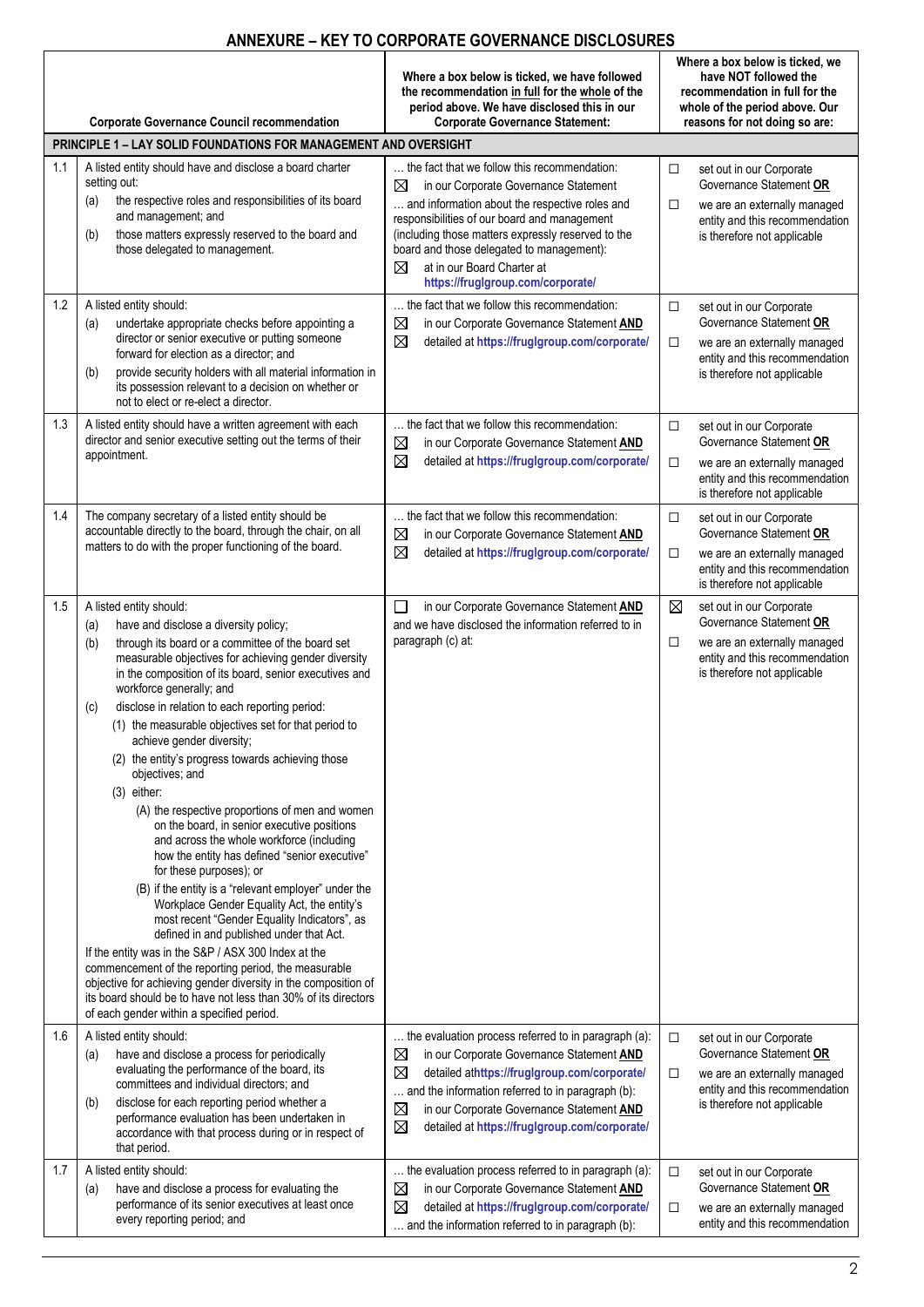#### *Rules 4.7.3 and 4.10.3*

|     |                                                                                                                                                                                                                                                                                                                                                                                                                                                                                                                                                                                                                                                                                                                                                                                                                                            | Where a box below is ticked, we have followed<br>the recommendation in full for the whole of the<br>period above. We have disclosed this in our                                                                                                                                                                                                                                                                                                                                                                                                                                                                                                                                                                                                                                                                                                        | Where a box below is ticked, we<br>have NOT followed the<br>recommendation in full for the<br>whole of the period above. Our                                        |  |
|-----|--------------------------------------------------------------------------------------------------------------------------------------------------------------------------------------------------------------------------------------------------------------------------------------------------------------------------------------------------------------------------------------------------------------------------------------------------------------------------------------------------------------------------------------------------------------------------------------------------------------------------------------------------------------------------------------------------------------------------------------------------------------------------------------------------------------------------------------------|--------------------------------------------------------------------------------------------------------------------------------------------------------------------------------------------------------------------------------------------------------------------------------------------------------------------------------------------------------------------------------------------------------------------------------------------------------------------------------------------------------------------------------------------------------------------------------------------------------------------------------------------------------------------------------------------------------------------------------------------------------------------------------------------------------------------------------------------------------|---------------------------------------------------------------------------------------------------------------------------------------------------------------------|--|
|     | <b>Corporate Governance Council recommendation</b>                                                                                                                                                                                                                                                                                                                                                                                                                                                                                                                                                                                                                                                                                                                                                                                         | <b>Corporate Governance Statement:</b>                                                                                                                                                                                                                                                                                                                                                                                                                                                                                                                                                                                                                                                                                                                                                                                                                 | reasons for not doing so are:                                                                                                                                       |  |
|     | disclose for each reporting period whether a<br>(b)<br>performance evaluation has been undertaken in<br>accordance with that process during or in respect of<br>that period.                                                                                                                                                                                                                                                                                                                                                                                                                                                                                                                                                                                                                                                               | ⊠<br>in our Corporate Governance Statement AND<br>⊠<br>detailed at https://fruglgroup.com/corporate/                                                                                                                                                                                                                                                                                                                                                                                                                                                                                                                                                                                                                                                                                                                                                   | is therefore not applicable                                                                                                                                         |  |
|     | PRINCIPLE 2 - STRUCTURE THE BOARD TO BE EFFECTIVE AND ADD VALUE                                                                                                                                                                                                                                                                                                                                                                                                                                                                                                                                                                                                                                                                                                                                                                            |                                                                                                                                                                                                                                                                                                                                                                                                                                                                                                                                                                                                                                                                                                                                                                                                                                                        |                                                                                                                                                                     |  |
| 2.1 | The board of a listed entity should:                                                                                                                                                                                                                                                                                                                                                                                                                                                                                                                                                                                                                                                                                                                                                                                                       | $\Box$ [If the entity complies with paragraph (a):]                                                                                                                                                                                                                                                                                                                                                                                                                                                                                                                                                                                                                                                                                                                                                                                                    | ⊠<br>set out in our Corporate                                                                                                                                       |  |
|     | have a nomination committee which:<br>(a)<br>has at least three members, a majority of whom<br>(1)<br>are independent directors; and<br>is chaired by an independent director,<br>(2)<br>and disclose:<br>the charter of the committee;<br>(3)<br>the members of the committee; and<br>(4)<br>(5)<br>as at the end of each reporting period, the<br>number of times the committee met throughout<br>the period and the individual attendances of the<br>members at those meetings; or<br>if it does not have a nomination committee, disclose<br>(b)<br>that fact and the processes it employs to address<br>board succession issues and to ensure that the board<br>has the appropriate balance of skills, knowledge,<br>experience, independence and diversity to enable it to<br>discharge its duties and responsibilities effectively. | and we have disclosed a copy of the charter of the<br>and the information referred to in paragraphs (4) and<br>[If the entity complies with paragraph (b):]<br>and we have disclosed the fact that we do not have a<br>nomination committee and the processes we employ<br>to address board succession issues and to ensure<br>that the board has the appropriate balance of skills,<br>knowledge, experience, independence and diversity<br>to enable it to discharge its duties and responsibilities<br>effectively at:<br>the evaluation process referred to in paragraph (a):<br>in our Corporate Governance Statement AND<br>⊠<br>⊠<br>detailed at https://fruglgroup.com/corporate/<br>and the information referred to in paragraph (b):<br>in our Corporate Governance Statement AND<br>⊠<br>⊠<br>detailed at https://fruglgroup.com/corporate/ | Governance Statement OR<br>we are an externally managed<br>□<br>entity and this recommendation<br>is therefore not applicable                                       |  |
| 2.2 | A listed entity should have and disclose a board skills matrix<br>setting out the mix of skills that the board currently has or is<br>looking to achieve in its membership.                                                                                                                                                                                                                                                                                                                                                                                                                                                                                                                                                                                                                                                                | there is currently no board skills matrix. The<br>Company continues to evaluate and review the<br>management requirements required to complement<br>the Company's future operations:<br>in our Corporate Governance Statement AND<br>$\Box$<br>detailed in the Company's 2020 Annual Report<br>⊠                                                                                                                                                                                                                                                                                                                                                                                                                                                                                                                                                       | set out in our Corporate<br>$\Box$<br>Governance Statement OR<br>we are an externally managed<br>□<br>entity and this recommendation<br>is therefore not applicable |  |
| 2.3 | A listed entity should disclose:<br>the names of the directors considered by the board to<br>(a)<br>be independent directors;<br>if a director has an interest, position, affiliation or<br>(b)<br>relationship of the type described in Box 2.3 but the<br>board is of the opinion that it does not compromise<br>the independence of the director, the nature of the<br>interest, position or relationship in question and an<br>explanation of why the board is of that opinion; and<br>the length of service of each director.<br>(c)                                                                                                                                                                                                                                                                                                  | the names of the directors considered by the board<br>to be independent directors:<br>⊠ at https://fruglgroup.com/corporate/ and,<br>where applicable, the information referred to in<br>paragraph (b):<br>$\boxtimes$ detailed in the Company's 2020 Annual Report<br>and the length of service of each director:<br>in our Corporate Governance Statement AND<br>⊠<br>detailed in the Company's 2020 Annual Report<br>⊠                                                                                                                                                                                                                                                                                                                                                                                                                              | $\Box$<br>set out in our Corporate<br>Governance Statement                                                                                                          |  |
| 2.4 | A majority of the board of a listed entity should be<br>independent directors.                                                                                                                                                                                                                                                                                                                                                                                                                                                                                                                                                                                                                                                                                                                                                             | $\boxtimes$<br>in our Corporate Governance Statement AND<br>⊠<br>detailed at https://fruglgroup.com/corporate/                                                                                                                                                                                                                                                                                                                                                                                                                                                                                                                                                                                                                                                                                                                                         | set out in our Corporate<br>□<br>Governance Statement OR<br>we are an externally managed<br>$\Box$<br>entity and this recommendation<br>is therefore not applicable |  |
| 2.5 | The chair of the board of a listed entity should be an<br>independent director and, in particular, should not be the<br>same person as the CEO of the entity.                                                                                                                                                                                                                                                                                                                                                                                                                                                                                                                                                                                                                                                                              | ⊠<br>in our Corporate Governance Statement AND<br>⊠<br>detailed at https://fruglgroup.com/corporate/                                                                                                                                                                                                                                                                                                                                                                                                                                                                                                                                                                                                                                                                                                                                                   | $\Box$<br>set out in our Corporate<br>Governance Statement OR<br>we are an externally managed<br>□<br>entity and this recommendation<br>is therefore not applicable |  |
| 2.6 | A listed entity should have a program for inducting new<br>directors and for periodically reviewing whether there is a<br>need for existing directors to undertake professional<br>development to maintain the skills and knowledge needed to<br>perform their role as directors effectively.                                                                                                                                                                                                                                                                                                                                                                                                                                                                                                                                              | ⊠<br>in our Corporate Governance Statement AND<br>$\boxtimes$<br>detailed at https://fruglgroup.com/corporate/                                                                                                                                                                                                                                                                                                                                                                                                                                                                                                                                                                                                                                                                                                                                         | $\Box$<br>set out in our Corporate<br>Governance Statement OR<br>we are an externally managed<br>□<br>entity and this recommendation<br>is therefore not applicable |  |
|     | PRINCIPLE 3 - INSTIL A CULTURE OF ACTING LAWFULLY, ETHICALLY AND RESPONSIBLY                                                                                                                                                                                                                                                                                                                                                                                                                                                                                                                                                                                                                                                                                                                                                               |                                                                                                                                                                                                                                                                                                                                                                                                                                                                                                                                                                                                                                                                                                                                                                                                                                                        |                                                                                                                                                                     |  |
| 3.1 | A listed entity should articulate and disclose its values.                                                                                                                                                                                                                                                                                                                                                                                                                                                                                                                                                                                                                                                                                                                                                                                 | in our Corporate Governance Statement AND<br>⊠<br>$\boxtimes$<br>detailed at https://fruglgroup.com/corporate/                                                                                                                                                                                                                                                                                                                                                                                                                                                                                                                                                                                                                                                                                                                                         | set out in our Corporate<br>□<br>Governance Statement                                                                                                               |  |
| 3.2 | A listed entity should:<br>have and disclose a code of conduct for its directors,<br>(a)<br>senior executives and employees; and<br>ensure that the board or a committee of the board is<br>(b)                                                                                                                                                                                                                                                                                                                                                                                                                                                                                                                                                                                                                                            | $\boxtimes$<br>in our Corporate Governance Statement AND<br>$\boxtimes$<br>detailed at https://fruglgroup.com/corporate/                                                                                                                                                                                                                                                                                                                                                                                                                                                                                                                                                                                                                                                                                                                               | $\Box$<br>set out in our Corporate<br>Governance Statement                                                                                                          |  |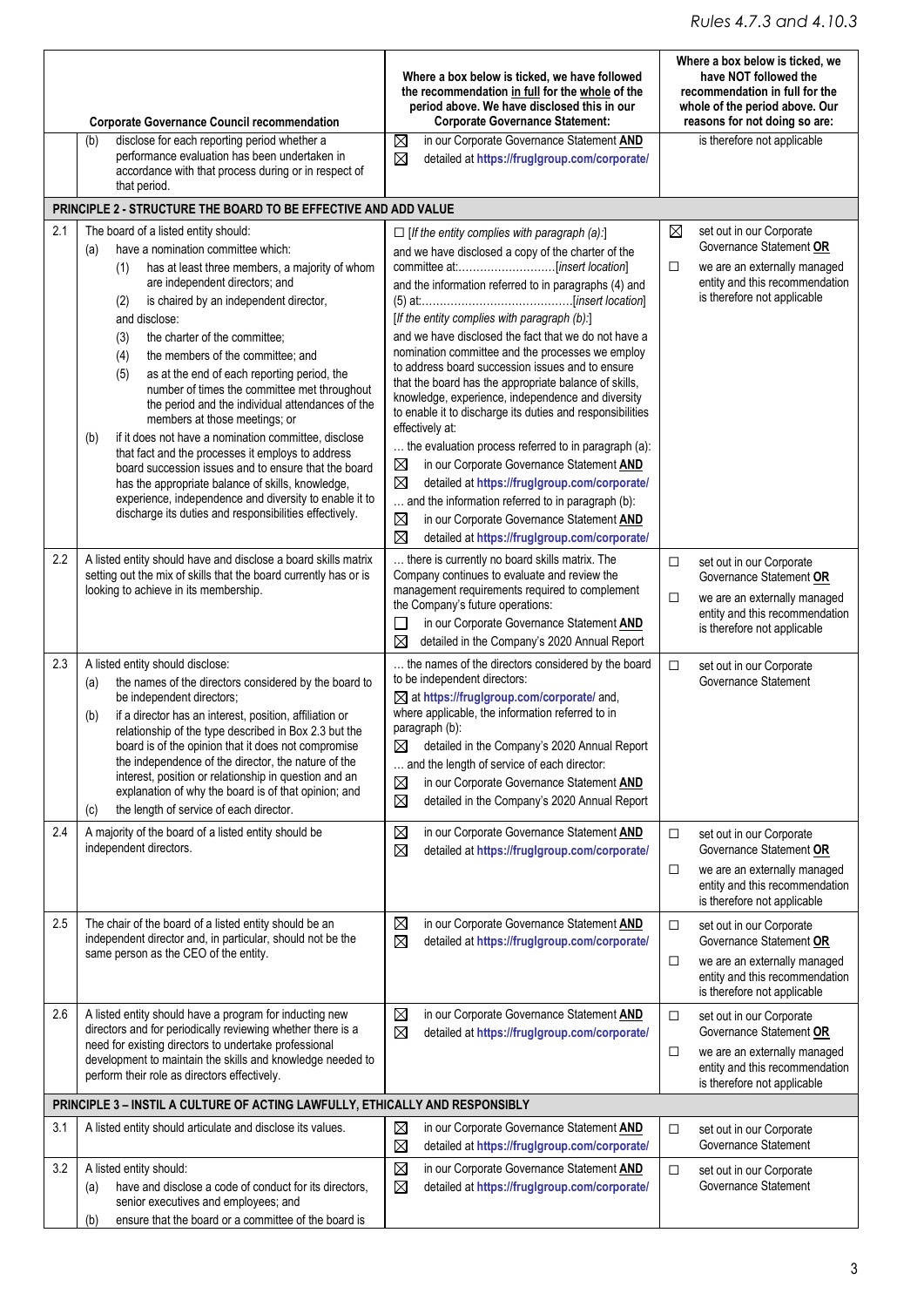|     |                                                                                                                             | Where a box below is ticked, we have followed<br>the recommendation in full for the whole of the<br>period above. We have disclosed this in our | Where a box below is ticked, we<br>have NOT followed the<br>recommendation in full for the<br>whole of the period above. Our |  |
|-----|-----------------------------------------------------------------------------------------------------------------------------|-------------------------------------------------------------------------------------------------------------------------------------------------|------------------------------------------------------------------------------------------------------------------------------|--|
|     | <b>Corporate Governance Council recommendation</b>                                                                          | <b>Corporate Governance Statement:</b>                                                                                                          | reasons for not doing so are:                                                                                                |  |
|     | informed of any material breaches of that code.                                                                             |                                                                                                                                                 |                                                                                                                              |  |
| 3.3 | A listed entity should:<br>have and disclose a whistleblower policy; and<br>(a)                                             | ⊠<br>in our Corporate Governance Statement AND<br>$\boxtimes$<br>detailed at https://fruglgroup.com/corporate/                                  | $\Box$<br>set out in our Corporate<br>Governance Statement                                                                   |  |
|     | ensure that the board or a committee of the board is<br>(b)                                                                 |                                                                                                                                                 |                                                                                                                              |  |
|     | informed of any material incidents reported under that                                                                      |                                                                                                                                                 |                                                                                                                              |  |
|     | policy.                                                                                                                     |                                                                                                                                                 |                                                                                                                              |  |
| 3.4 | A listed entity should:                                                                                                     | $\boxtimes$<br>in our Corporate Governance Statement AND                                                                                        | $\Box$<br>set out in our Corporate<br>Governance Statement                                                                   |  |
|     | have and disclose an anti-bribery and corruption<br>(a)<br>policy; and                                                      | ⊠<br>detailed at https://fruglgroup.com/corporate/                                                                                              |                                                                                                                              |  |
|     | ensure that the board or committee of the board is<br>(b)                                                                   |                                                                                                                                                 |                                                                                                                              |  |
|     | informed of any material breaches of that policy.                                                                           |                                                                                                                                                 |                                                                                                                              |  |
|     | <b>PRINCIPLE 4 - SAFEGUARD THE INTEGRITY OF CORPORATE REPORTS</b>                                                           |                                                                                                                                                 |                                                                                                                              |  |
| 4.1 | The board of a listed entity should:                                                                                        | [If the entity complies with paragraph (a):]                                                                                                    | $\boxtimes$<br>set out in our Corporate                                                                                      |  |
|     | have an audit committee which:<br>(a)                                                                                       | the fact that we have an audit committee that                                                                                                   | Governance Statement                                                                                                         |  |
|     | has at least three members, all of whom are<br>(1)<br>non-executive directors and a majority of whom                        | complies with paragraphs (1) and (2):<br>in our Corporate Governance Statement<br>$\perp$                                                       |                                                                                                                              |  |
|     | are independent directors; and                                                                                              | and a copy of the charter of the committee:                                                                                                     |                                                                                                                              |  |
|     | is chaired by an independent director, who is<br>(2)                                                                        | $\Box$ at  and the information referred to in                                                                                                   |                                                                                                                              |  |
|     | not the chair of the board.                                                                                                 | paragraphs (4) and (5):                                                                                                                         |                                                                                                                              |  |
|     | and disclose:<br>the charter of the committee;<br>(3)                                                                       | in our Corporate Governance Statement<br>[If the entity complies with paragraph (b):]                                                           |                                                                                                                              |  |
|     | the relevant qualifications and experience of the<br>(4)                                                                    | the audit committee is comprised of three                                                                                                       |                                                                                                                              |  |
|     | members of the committee; and                                                                                               | directors and the Company Secretary for which                                                                                                   |                                                                                                                              |  |
|     | in relation to each reporting period, the number<br>(5)                                                                     | processes employed are independently verified and                                                                                               |                                                                                                                              |  |
|     | of times the committee met throughout the<br>period and the individual attendances of the                                   | safeguard the integrity of our corporate reporting,<br>including the processes for the appointment and                                          |                                                                                                                              |  |
|     | members at those meetings; or                                                                                               | removal of the external auditor and the rotation of the                                                                                         |                                                                                                                              |  |
|     | if it does not have an audit committee, disclose that<br>(b)                                                                | audit engagement partner:                                                                                                                       |                                                                                                                              |  |
|     | fact and the processes it employs that independently<br>verify and safeguard the integrity of its corporate                 | in our Corporate Governance Statement AND<br>□<br>$\Box$<br>detailed at /                                                                       |                                                                                                                              |  |
|     | reporting, including the processes for the appointment                                                                      |                                                                                                                                                 |                                                                                                                              |  |
|     | and removal of the external auditor and the rotation of<br>the audit engagement partner.                                    |                                                                                                                                                 |                                                                                                                              |  |
| 4.2 | The board of a listed entity should, before it approves the                                                                 | the fact that we follow this recommendation                                                                                                     | set out in our Corporate<br>$\Box$                                                                                           |  |
|     | entity's financial statements for a financial period, receive                                                               | in our Corporate Governance Statement AND<br>⊠                                                                                                  | Governance Statement                                                                                                         |  |
|     | from its CEO and CFO a declaration that, in their opinion,<br>the financial records of the entity have been properly        | $\boxtimes$<br>detailed at https://fruglgroup.com/corporate/                                                                                    |                                                                                                                              |  |
|     | maintained and that the financial statements comply with the                                                                |                                                                                                                                                 |                                                                                                                              |  |
|     | appropriate accounting standards and give a true and fair                                                                   |                                                                                                                                                 |                                                                                                                              |  |
|     | view of the financial position and performance of the entity<br>and that the opinion has been formed on the basis of a      |                                                                                                                                                 |                                                                                                                              |  |
|     | sound system of risk management and internal control which                                                                  |                                                                                                                                                 |                                                                                                                              |  |
|     | is operating effectively.                                                                                                   |                                                                                                                                                 |                                                                                                                              |  |
| 4.3 | A listed entity should disclose its process to verify the<br>integrity of any periodic corporate report it releases to the  | the fact that we follow this recommendation                                                                                                     | □<br>set out in our Corporate<br>Governance Statement                                                                        |  |
|     | market that is not audited or reviewed by an external auditor.                                                              | ⊠<br>in our Corporate Governance Statement AND<br>$\boxtimes$<br>detailed at https://fruglgroup.com/corporate/                                  |                                                                                                                              |  |
|     | <b>PRINCIPLE 5 - MAKE TIMELY AND BALANCED DISCLOSURE</b>                                                                    |                                                                                                                                                 |                                                                                                                              |  |
| 5.1 |                                                                                                                             |                                                                                                                                                 |                                                                                                                              |  |
|     | A listed entity should have and disclose a written policy for<br>complying with its continuous disclosure obligations under | our continuous disclosure compliance policy or a<br>summary of it:                                                                              | set out in our Corporate<br>□<br>Governance Statement                                                                        |  |
|     | listing rule 3.1.                                                                                                           | in our Corporate Governance Statement AND<br>⊠                                                                                                  |                                                                                                                              |  |
|     |                                                                                                                             | $\boxtimes$<br>detailed at https://fruglgroup.com/corporate/                                                                                    |                                                                                                                              |  |
| 5.2 | A listed entity should ensure that its board receives copies of                                                             | $\boxtimes$<br>in our Corporate Governance Statement AND                                                                                        | $\Box$<br>set out in our Corporate                                                                                           |  |
|     | all material market announcements promptly after they have<br>been made.                                                    | ⊠<br>detailed at https://fruglgroup.com/corporate/                                                                                              | Governance Statement                                                                                                         |  |
| 5.3 | A listed entity that gives a new and substantive investor or                                                                | ⊠<br>in our Corporate Governance Statement AND                                                                                                  |                                                                                                                              |  |
|     | analyst presentation should release a copy of the                                                                           | $\boxtimes$<br>detailed at https://fruglgroup.com/corporate/                                                                                    | set out in our Corporate<br>$\Box$<br>Governance Statement                                                                   |  |
|     | presentation materials on the ASX Market Announcements                                                                      |                                                                                                                                                 |                                                                                                                              |  |
|     | Platform ahead of the presentation.                                                                                         |                                                                                                                                                 |                                                                                                                              |  |
|     | PRINCIPLE 6 - RESPECT THE RIGHTS OF SECURITY HOLDERS                                                                        |                                                                                                                                                 |                                                                                                                              |  |
| 6.1 | A listed entity should provide information about itself and its<br>governance to investors via its website.                 | information about us and our governance on our<br>website:                                                                                      | $\Box$<br>set out in our Corporate                                                                                           |  |
|     |                                                                                                                             | ⊠<br>detailed at https://fruglgroup.com/corporate/                                                                                              | Governance Statement                                                                                                         |  |
| 6.2 | A listed entity should have an investor relations program that                                                              | the fact that we follow this recommendation                                                                                                     | □                                                                                                                            |  |
|     |                                                                                                                             |                                                                                                                                                 | set out in our Corporate                                                                                                     |  |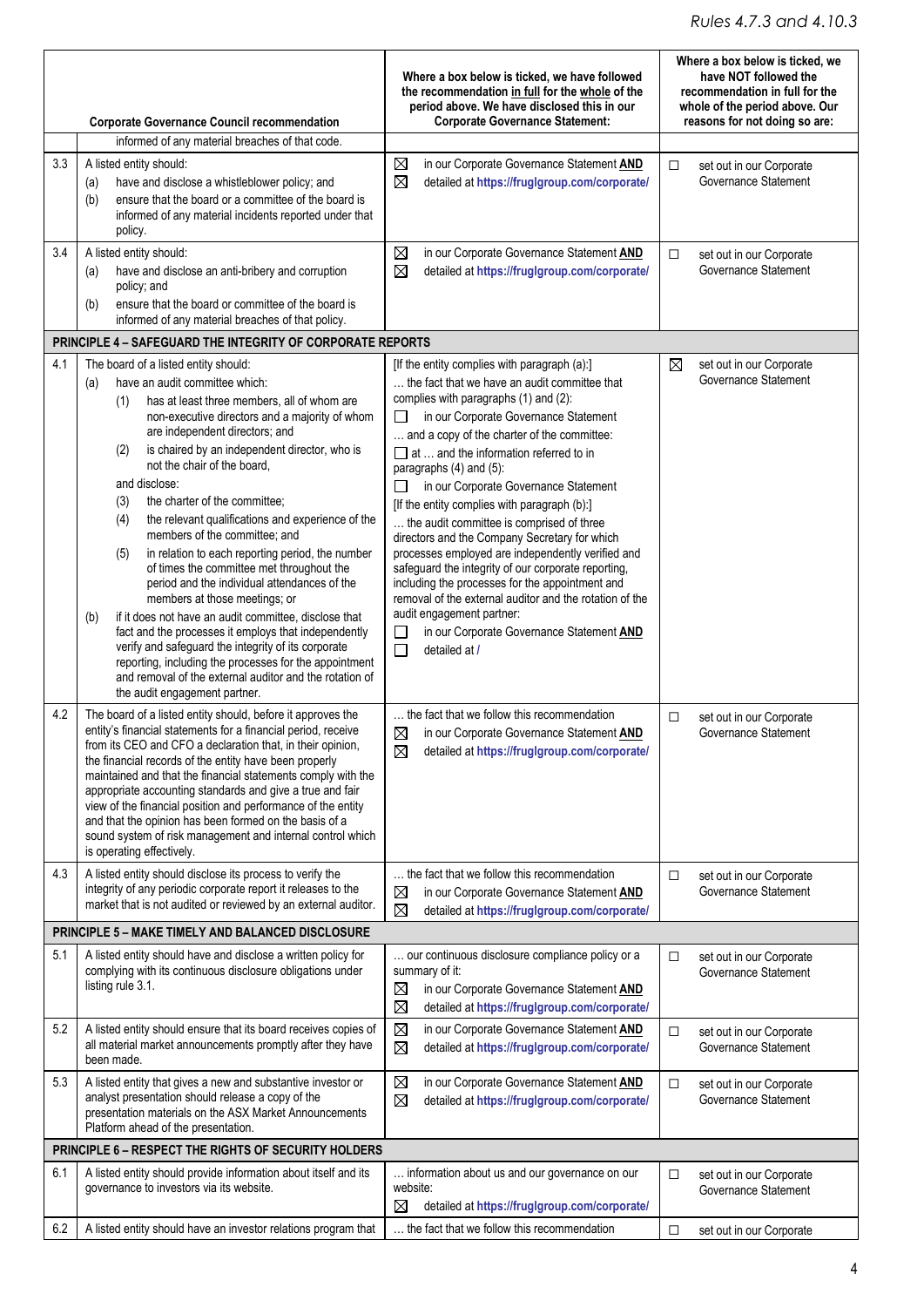|            |                                                                                                                                                                                                                                                                                                                                                                                                                                                                                                                                                                                                                                                                                                                                                                                                                                                                                                                                                                                                                                                                                                                                                       | Where a box below is ticked, we have followed<br>the recommendation in full for the whole of the<br>period above. We have disclosed this in our                                                                                                                                                                                                                                                                                                                                                                                                                                                                                                                                                                                                                                                                                                                                                                                                                                                                                                                                                                 | Where a box below is ticked, we<br>have NOT followed the<br>recommendation in full for the<br>whole of the period above. Our |  |
|------------|-------------------------------------------------------------------------------------------------------------------------------------------------------------------------------------------------------------------------------------------------------------------------------------------------------------------------------------------------------------------------------------------------------------------------------------------------------------------------------------------------------------------------------------------------------------------------------------------------------------------------------------------------------------------------------------------------------------------------------------------------------------------------------------------------------------------------------------------------------------------------------------------------------------------------------------------------------------------------------------------------------------------------------------------------------------------------------------------------------------------------------------------------------|-----------------------------------------------------------------------------------------------------------------------------------------------------------------------------------------------------------------------------------------------------------------------------------------------------------------------------------------------------------------------------------------------------------------------------------------------------------------------------------------------------------------------------------------------------------------------------------------------------------------------------------------------------------------------------------------------------------------------------------------------------------------------------------------------------------------------------------------------------------------------------------------------------------------------------------------------------------------------------------------------------------------------------------------------------------------------------------------------------------------|------------------------------------------------------------------------------------------------------------------------------|--|
|            | <b>Corporate Governance Council recommendation</b><br>facilitates effective two-way communication with investors.                                                                                                                                                                                                                                                                                                                                                                                                                                                                                                                                                                                                                                                                                                                                                                                                                                                                                                                                                                                                                                     | <b>Corporate Governance Statement:</b><br>⊠<br>in our Corporate Governance Statement AND<br>⊠<br>detailed at https://fruglgroup.com/corporate/                                                                                                                                                                                                                                                                                                                                                                                                                                                                                                                                                                                                                                                                                                                                                                                                                                                                                                                                                                  | reasons for not doing so are:<br>Governance Statement                                                                        |  |
| 6.3        | A listed entity should disclose how it facilitates and<br>encourages participation at meetings of security holders.                                                                                                                                                                                                                                                                                                                                                                                                                                                                                                                                                                                                                                                                                                                                                                                                                                                                                                                                                                                                                                   | our policies and processes for facilitating and<br>encouraging participation at meetings of security<br>holders:<br>⊠<br>in our Corporate Governance Statement AND<br>$\boxtimes$<br>detailed at https://fruglgroup.com/corporate/                                                                                                                                                                                                                                                                                                                                                                                                                                                                                                                                                                                                                                                                                                                                                                                                                                                                              | set out in our Corporate<br>$\Box$<br>Governance Statement                                                                   |  |
| 6.4        | A listed entity should ensure that all substantive resolutions<br>at a meeting of security holders are decided by a poll rather<br>than by a show of hands.                                                                                                                                                                                                                                                                                                                                                                                                                                                                                                                                                                                                                                                                                                                                                                                                                                                                                                                                                                                           | ⊠<br>in our Corporate Governance Statement AND<br>⊠<br>detailed at https://fruglgroup.com/corporate/                                                                                                                                                                                                                                                                                                                                                                                                                                                                                                                                                                                                                                                                                                                                                                                                                                                                                                                                                                                                            | set out in our Corporate<br>$\Box$<br>Governance Statement                                                                   |  |
| 6.5        | A listed entity should give security holders the option to<br>receive communications from, and send communications to,<br>the entity and its security registry electronically.                                                                                                                                                                                                                                                                                                                                                                                                                                                                                                                                                                                                                                                                                                                                                                                                                                                                                                                                                                        | the fact that we follow this recommendation<br>in our Corporate Governance Statement AND<br>⊠<br>⊠<br>detailed at https://fruglgroup.com/corporate/                                                                                                                                                                                                                                                                                                                                                                                                                                                                                                                                                                                                                                                                                                                                                                                                                                                                                                                                                             | $\Box$<br>set out in our Corporate<br>Governance Statement                                                                   |  |
|            | <b>PRINCIPLE 7 - RECOGNISE AND MANAGE RISK</b>                                                                                                                                                                                                                                                                                                                                                                                                                                                                                                                                                                                                                                                                                                                                                                                                                                                                                                                                                                                                                                                                                                        |                                                                                                                                                                                                                                                                                                                                                                                                                                                                                                                                                                                                                                                                                                                                                                                                                                                                                                                                                                                                                                                                                                                 |                                                                                                                              |  |
| 7.1<br>7.2 | The board of a listed entity should:<br>have a committee or committees to oversee risk, each<br>(a)<br>of which:<br>has at least three members, a majority of whom<br>(1)<br>are independent directors; and<br>is chaired by an independent director,<br>(2)<br>and disclose:<br>the charter of the committee:<br>(3)<br>the members of the committee; and<br>(4)<br>(5)<br>as at the end of each reporting period, the<br>number of times the committee met throughout<br>the period and the individual attendances of the<br>members at those meetings; or<br>if it does not have a risk committee or committees that<br>(b)<br>satisfy (a) above, disclose that fact and the processes<br>it employs for overseeing the entity's risk<br>management framework.<br>The board or a committee of the board should:<br>review the entity's risk management framework at<br>(a)<br>least annually to satisfy itself that it continues to be<br>sound and that the entity is operating with due regard<br>to the risk appetite set by the board; and<br>disclose, in relation to each reporting period, whether<br>(b)<br>such a review has taken place. | [If the entity complies with paragraph (a):]<br>the fact that we have a committee or committees<br>to oversee risk that comply with paragraphs (1) and<br>$(2)$ :<br>П<br>in our Corporate Governance Statement<br>and a copy of the charter of the committee:<br>at<br>and the information referred to in paragraphs (4)<br>and $(5)$ :<br>in our Corporate Governance Statement<br>$\perp$<br>[If the entity complies with paragraph (b):]<br>the fact that we do not have a risk committee or<br>committees that satisfy (a) and the processes we<br>employ for overseeing our risk management<br>framework:<br>⊠<br>in our Corporate Governance Statement AND<br>⊠<br>detailed at https://fruglgroup.com/corporate/<br>the fact that board or a committee of the board<br>reviews the entity's risk management framework at<br>least annually to satisfy itself that it continues to be<br>sound:<br>⊠<br>in our Corporate Governance Statement AND<br>⊠<br>detailed at https://fruglgroup.com/corporate/<br>and that such a review has taken place in the<br>reporting period covered by this Appendix 4G: | $\boxtimes$<br>set out in our Corporate<br>Governance Statement<br>set out in our Corporate<br>□<br>Governance Statement     |  |
| 7.3<br>7.4 | A listed entity should disclose:<br>if it has an internal audit function, how the function is<br>(a)<br>structured and what role it performs; or<br>if it does not have an internal audit function, that fact<br>(b)<br>and the processes it employs for evaluating and<br>continually improving the effectiveness of its<br>governance, risk management and internal control<br>processes.<br>A listed entity should disclose whether it has any material<br>exposure to environmental or social risks and, if it does, how<br>it manages or intends to manage those risks.                                                                                                                                                                                                                                                                                                                                                                                                                                                                                                                                                                          | in our Corporate Governance Statement AND<br>⊠<br>⊠<br>detailed at https://fruglgroup.com/corporate/<br>[If the entity complies with paragraph (a):]<br>how our internal audit function is structured and<br>what role it performs:<br>$\Box$<br>in our Corporate Governance Statement<br>0R<br>at [insert location]<br>ப<br>[If the entity complies with paragraph (b):]<br>the fact that we do not have an internal audit<br>function and the processes we employ for evaluating<br>and continually improving the effectiveness of our risk<br>management and internal control processes:<br>in our Corporate Governance Statement AND<br>⊠<br>⊠<br>detailed at https://fruglgroup.com/corporate/<br>whether we have any material exposure to<br>economic, environmental and social sustainability<br>risks and, if we do, how we manage or intend to<br>manage those risks:<br>in our Corporate Governance Statement AND<br>⊠                                                                                                                                                                                | $\Box$<br>set out in our Corporate<br>Governance Statement<br>set out in our Corporate<br>□<br>Governance Statement          |  |
|            |                                                                                                                                                                                                                                                                                                                                                                                                                                                                                                                                                                                                                                                                                                                                                                                                                                                                                                                                                                                                                                                                                                                                                       | detailed at https://fruglgroup.com/corporate/<br>⊠                                                                                                                                                                                                                                                                                                                                                                                                                                                                                                                                                                                                                                                                                                                                                                                                                                                                                                                                                                                                                                                              |                                                                                                                              |  |
| 8.1        | <b>PRINCIPLE 8 - REMUNERATE FAIRLY AND RESPONSIBLY</b><br>The board of a listed entity should:                                                                                                                                                                                                                                                                                                                                                                                                                                                                                                                                                                                                                                                                                                                                                                                                                                                                                                                                                                                                                                                        | [If the entity complies with paragraph (a):]                                                                                                                                                                                                                                                                                                                                                                                                                                                                                                                                                                                                                                                                                                                                                                                                                                                                                                                                                                                                                                                                    | $\boxtimes$<br>set out in our Corporate                                                                                      |  |
|            |                                                                                                                                                                                                                                                                                                                                                                                                                                                                                                                                                                                                                                                                                                                                                                                                                                                                                                                                                                                                                                                                                                                                                       |                                                                                                                                                                                                                                                                                                                                                                                                                                                                                                                                                                                                                                                                                                                                                                                                                                                                                                                                                                                                                                                                                                                 |                                                                                                                              |  |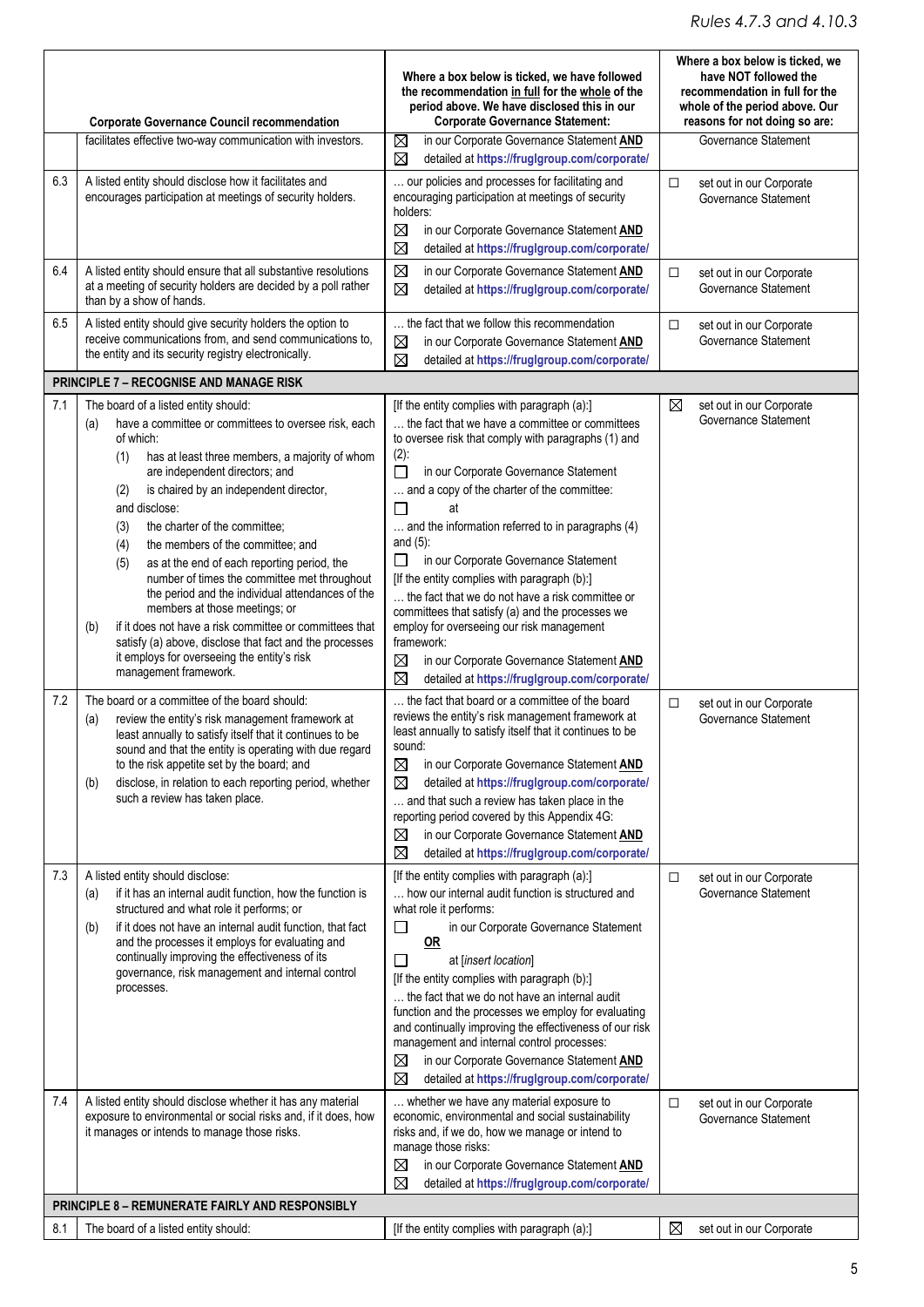|     | <b>Corporate Governance Council recommendation</b>                                                                                                                                                                                                                                                                                                                                                                                                                                                                                                                                                                                                                                                                                                                          | Where a box below is ticked, we have followed<br>the recommendation in full for the whole of the<br>period above. We have disclosed this in our<br><b>Corporate Governance Statement:</b>                                                                                                                                                                                                                                                                                                                                                                                                                                                                                                                                                            |                       | Where a box below is ticked, we<br>have NOT followed the<br>recommendation in full for the<br>whole of the period above. Our<br>reasons for not doing so are:                                                                                                                                                                    |
|-----|-----------------------------------------------------------------------------------------------------------------------------------------------------------------------------------------------------------------------------------------------------------------------------------------------------------------------------------------------------------------------------------------------------------------------------------------------------------------------------------------------------------------------------------------------------------------------------------------------------------------------------------------------------------------------------------------------------------------------------------------------------------------------------|------------------------------------------------------------------------------------------------------------------------------------------------------------------------------------------------------------------------------------------------------------------------------------------------------------------------------------------------------------------------------------------------------------------------------------------------------------------------------------------------------------------------------------------------------------------------------------------------------------------------------------------------------------------------------------------------------------------------------------------------------|-----------------------|----------------------------------------------------------------------------------------------------------------------------------------------------------------------------------------------------------------------------------------------------------------------------------------------------------------------------------|
|     | have a remuneration committee which:<br>(a)<br>has at least three members, a majority of whom<br>(1)<br>are independent directors; and<br>is chaired by an independent director,<br>(2)<br>and disclose:<br>the charter of the committee;<br>(3)<br>the members of the committee; and<br>(4)<br>as at the end of each reporting period, the<br>(5)<br>number of times the committee met throughout<br>the period and the individual attendances of the<br>members at those meetings; or<br>if it does not have a remuneration committee, disclose<br>(b)<br>that fact and the processes it employs for setting the<br>level and composition of remuneration for directors<br>and senior executives and ensuring that such<br>remuneration is appropriate and not excessive. | the fact that we have a remuneration committee<br>that complies with paragraphs (1) and (2):<br>in our Corporate Governance Statement<br>$\Box$<br>and a copy of the charter of the committee:<br>П<br>at<br>and the information referred to in paragraphs (4)<br>and $(5)$ :<br>in our Corporate Governance Statement<br>П<br>[If the entity complies with paragraph (b):]<br>the fact that we do not have a remuneration<br>committee and the processes we employ for setting<br>the level and composition of remuneration for<br>directors and senior executives and ensuring that<br>such remuneration is appropriate and not excessive:<br>in our Corporate Governance Statement AND<br>⊠<br>⊠<br>detailed at https://fruglgroup.com/corporate/ | $\Box$                | Governance Statement OR<br>we are an externally managed<br>entity and this recommendation<br>is therefore not applicable                                                                                                                                                                                                         |
| 8.2 | A listed entity should separately disclose its policies and<br>practices regarding the remuneration of non-executive<br>directors and the remuneration of executive directors and<br>other senior executives.                                                                                                                                                                                                                                                                                                                                                                                                                                                                                                                                                               | separately our remuneration policies and practices<br>regarding the remuneration of non-executive directors<br>and the remuneration of executive directors and other<br>senior executives:<br>in our Corporate Governance Statement OR<br>⊠<br>⊠<br>at https://fruglgroup.com/corporate/                                                                                                                                                                                                                                                                                                                                                                                                                                                             | $\Box$<br>□           | set out in our Corporate<br>Governance Statement OR<br>we are an externally managed<br>entity and this recommendation<br>is therefore not applicable                                                                                                                                                                             |
| 8.3 | A listed entity which has an equity-based remuneration<br>scheme should:<br>have a policy on whether participants are permitted to<br>(a)<br>enter into transactions (whether through the use of<br>derivatives or otherwise) which limit the economic risk<br>of participating in the scheme; and<br>disclose that policy or a summary of it.<br>(b)                                                                                                                                                                                                                                                                                                                                                                                                                       | □<br>and we have disclosed our policy on this issue or a<br>summary of it at:                                                                                                                                                                                                                                                                                                                                                                                                                                                                                                                                                                                                                                                                        | ⊠<br>$\boxtimes$      | in our Corporate Governance<br>Statement OR<br>at<br>https://fruglgroup.com/corpo<br>rate/                                                                                                                                                                                                                                       |
|     | ADDITIONAL RECOMMENDATIONS THAT APPLY ONLY IN CERTAIN CASES                                                                                                                                                                                                                                                                                                                                                                                                                                                                                                                                                                                                                                                                                                                 |                                                                                                                                                                                                                                                                                                                                                                                                                                                                                                                                                                                                                                                                                                                                                      |                       |                                                                                                                                                                                                                                                                                                                                  |
| 9.1 | A listed entity with a director who does not speak the<br>language in which board or security holder meetings are<br>held or key corporate documents are written should disclose<br>the processes it has in place to ensure the director<br>understands and can contribute to the discussions at those<br>meetings and understands and can discharge their<br>obligations in relation to those documents.                                                                                                                                                                                                                                                                                                                                                                   | □<br>and we have disclosed information about the<br>processes in place at:<br>.<br>[insert location]                                                                                                                                                                                                                                                                                                                                                                                                                                                                                                                                                                                                                                                 | $\Box$<br>□<br>□      | set out in our Corporate<br>Governance Statement OR<br>we do not have a director in<br>this position and this<br>recommendation is therefore<br>not applicable OR<br>we are an externally managed<br>entity and this recommendation<br>is therefore not applicable                                                               |
| 9.2 | A listed entity established outside Australia should ensure<br>that meetings of security holders are held at a reasonable<br>place and time.                                                                                                                                                                                                                                                                                                                                                                                                                                                                                                                                                                                                                                | □                                                                                                                                                                                                                                                                                                                                                                                                                                                                                                                                                                                                                                                                                                                                                    | □<br>□<br>□           | set out in our Corporate<br>Governance Statement OR<br>we are established in Australia<br>and this recommendation is<br>therefore not applicable OR<br>we are an externally managed<br>entity and this recommendation<br>is therefore not applicable                                                                             |
| 9.3 | A listed entity established outside Australia, and an<br>externally managed listed entity that has an AGM, should<br>ensure that its external auditor attends its AGM and is<br>available to answer questions from security holders relevant<br>to the audit.                                                                                                                                                                                                                                                                                                                                                                                                                                                                                                               | □                                                                                                                                                                                                                                                                                                                                                                                                                                                                                                                                                                                                                                                                                                                                                    | □<br>$\Box$<br>$\Box$ | set out in our Corporate<br>Governance Statement OR<br>we are established in Australia<br>and not an externally managed<br>listed entity and this<br>recommendation is therefore<br>not applicable<br>we are an externally managed<br>entity that does not hold an<br>AGM and this recommendation<br>is therefore not applicable |
|     | ADDITIONAL DISCLOSURES APPLICABLE TO EXTERNALLY MANAGED LISTED ENTITIES                                                                                                                                                                                                                                                                                                                                                                                                                                                                                                                                                                                                                                                                                                     |                                                                                                                                                                                                                                                                                                                                                                                                                                                                                                                                                                                                                                                                                                                                                      |                       |                                                                                                                                                                                                                                                                                                                                  |
|     | Alternative to Recommendation 1.1 for externally managed<br>listed entities:<br>The responsible entity of an externally managed listed entity<br>should disclose:                                                                                                                                                                                                                                                                                                                                                                                                                                                                                                                                                                                                           | □<br>and we have disclosed the information referred to in<br>paragraphs (a) and (b) at:                                                                                                                                                                                                                                                                                                                                                                                                                                                                                                                                                                                                                                                              | □                     | set out in our Corporate<br>Governance Statement                                                                                                                                                                                                                                                                                 |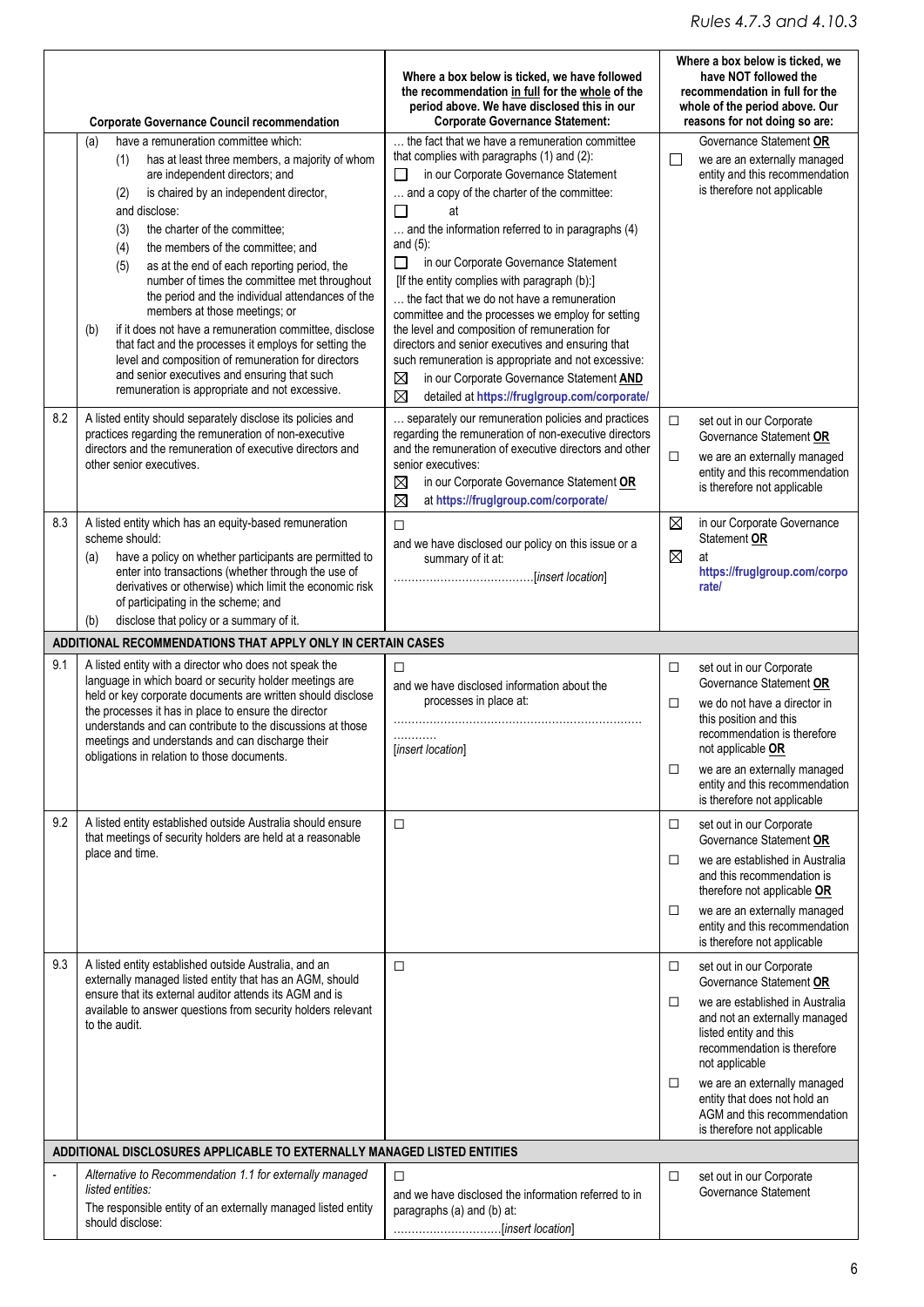### *Rules 4.7.3 and 4.10.3*

| <b>Corporate Governance Council recommendation</b>                                                                                                                                                                                                       | Where a box below is ticked, we have followed<br>the recommendation in full for the whole of the<br>period above. We have disclosed this in our<br><b>Corporate Governance Statement:</b> | Where a box below is ticked, we<br>have NOT followed the<br>recommendation in full for the<br>whole of the period above. Our<br>reasons for not doing so are: |
|----------------------------------------------------------------------------------------------------------------------------------------------------------------------------------------------------------------------------------------------------------|-------------------------------------------------------------------------------------------------------------------------------------------------------------------------------------------|---------------------------------------------------------------------------------------------------------------------------------------------------------------|
| the arrangements between the responsible entity and<br>(a)<br>the listed entity for managing the affairs of the listed<br>entity; and<br>(b)<br>the role and responsibility of the board of the<br>responsible entity for overseeing those arrangements. |                                                                                                                                                                                           |                                                                                                                                                               |
| Alternative to Recommendations 8.1, 8.2 and 8.3 for<br>externally managed listed entities:<br>An externally managed listed entity should clearly disclose<br>the terms governing the remuneration of the manager.                                        | □<br>and we have disclosed the terms governing our<br>remuneration as manager of the entity at:<br>.[insert location].                                                                    | $\Box$<br>set out in our Corporate<br>Governance Statement                                                                                                    |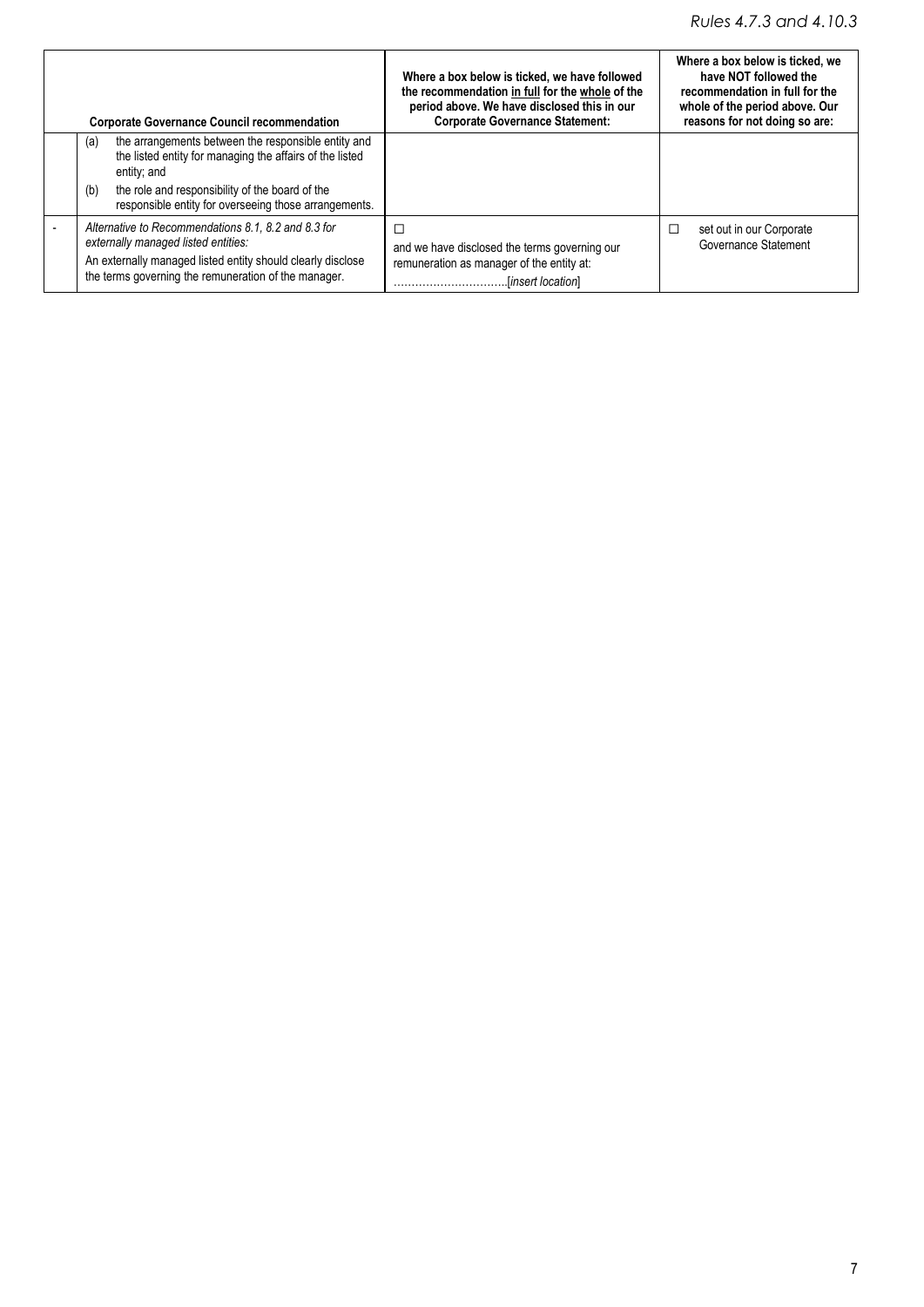#### **FRUGL GROUP LIMITED (COMPANY) ACN 096 870 978**

#### **CORPORATE GOVERNANCE STATEMENT**

This Corporate Governance Statement is current as at 30 September 2020 and has been approved by the Board of the Company on that date.

This Corporate Governance Statement discloses the extent to which the Company will follow the recommendations set by the ASX Corporate Governance Council in its publication Corporate Governance Principles and Recommendations (**Recommendations**). The Recommendations are not mandatory, however the Recommendations that will not be followed have been identified and reasons provided for not following them along with what (if any) alternative governance practices the Company intends to adopt in lieu of the recommendation.

The Company has adopted a Corporate Governance Plan which provides the written terms of reference for the Company's corporate governance duties. The Company's Corporate Governance Plan is available on the Company's website at **<https://fruglgroup.com/corporate/>**.

| <b>RECOMMENDATIONS (4TH EDITION)</b>                                                                                                                                                                                                                                                                                                                        | <b>COMPLY</b> | <b>EXPLANATION</b>                                                                                                                                                                                                                                                                                                                                                                                                                                                                                                                                                                                                                                                                                                                                                                                                                                                                                                                                                                                                                                                                                                                                                   |
|-------------------------------------------------------------------------------------------------------------------------------------------------------------------------------------------------------------------------------------------------------------------------------------------------------------------------------------------------------------|---------------|----------------------------------------------------------------------------------------------------------------------------------------------------------------------------------------------------------------------------------------------------------------------------------------------------------------------------------------------------------------------------------------------------------------------------------------------------------------------------------------------------------------------------------------------------------------------------------------------------------------------------------------------------------------------------------------------------------------------------------------------------------------------------------------------------------------------------------------------------------------------------------------------------------------------------------------------------------------------------------------------------------------------------------------------------------------------------------------------------------------------------------------------------------------------|
| <b>PRINCIPLE 1: LAY SOLID FOUNDATIONS FOR MANAGEMENT AND OVERSIGHT</b>                                                                                                                                                                                                                                                                                      |               |                                                                                                                                                                                                                                                                                                                                                                                                                                                                                                                                                                                                                                                                                                                                                                                                                                                                                                                                                                                                                                                                                                                                                                      |
| <b>Recommendation 1.1</b><br>A listed entity should have and disclose a charter which sets out:<br>the respective roles and responsibilities of the Board, the<br>(a)<br>Chair and management, and<br>those matters expressly reserved to the Board and those<br>(b)<br>delegated to management.                                                            | <b>YES</b>    | The Company has adopted a Board Charter that sets out the specific roles and<br>responsibilities of the Board, the Chair and management and includes a description<br>of those matters expressly reserved to the Board and those delegated to<br>management.<br>The Board Charter sets out the specific responsibilities of the Board, requirements<br>as to the Board's composition, the roles and responsibilities of the Chairman and<br>Company Secretary, the establishment, operation and management of Board<br>Committees, Directors' access to Company records and information, details of the<br>Board's relationship with management, details of the Board's performance review<br>and details of the Board's disclosure policy.<br>A copy of the Company's Board Charter, which is part of the Company's Corporate<br>Governance Plan, is available on the Company's website.                                                                                                                                                                                                                                                                            |
| <b>Recommendation 1.2</b><br>A listed entity should:<br>undertake appropriate checks before appointing a director or<br>(a)<br>senior executive or putting someone forward for election as a<br>director; and<br>provide security holders with all material information relevant<br>(b)<br>to a decision on whether or not to elect or re-elect a Director. | <b>YES</b>    | (a)<br>The Company has guidelines for the appointment and selection of the<br>Board in its Corporate Governance Plan. The Company's Nomination<br>Committee Charter (in the Company's Corporate Governance Plan)<br>requires the Nomination Committee (or, in its absence, the Board) to ensure<br>appropriate checks (including checks in respect of character, experience,<br>education, criminal record and bankruptcy history (as appropriate)) are<br>undertaken before appointing a person, or putting forward to security<br>holders a candidate for election, as a Director.<br>Under the Nomination Committee Charter, all material information relevant<br>(b)<br>to a decision on whether or not to elect or re-elect a Director must be<br>provided to security holders in the Notice of Meeting containing the<br>resolution to elect or re-elect a Director.<br>The Company provides a detailed biography for each director being put<br>forward for election or re-election as a director. The biography contains<br>details of relevant qualifications and experience that demonstrate that the<br>individual is suitable for election to the Board. |
| <b>Recommendation 1.3</b><br>A listed entity should have a written agreement with each Director<br>and senior executive setting out the terms of their appointment.                                                                                                                                                                                         | <b>YES</b>    | The Company's Nomination Committee Charter requires the Nomination<br>Committee (or, in its absence, the Board) to ensure that each Director and senior<br>executive is a party to a written agreement with the Company which sets out the<br>terms of that Director's or senior executive's appointment.<br>The Company has written agreements with each of its Directors and senior<br>executives.                                                                                                                                                                                                                                                                                                                                                                                                                                                                                                                                                                                                                                                                                                                                                                 |
| <b>Recommendation 1.4</b><br>The company secretary of a listed entity should be accountable<br>directly to the Board, through the Chair, on all matters to do with the<br>proper functioning of the Board.                                                                                                                                                  | <b>YES</b>    | The Board Charter outlines the roles, responsibility and accountability of the<br>Company Secretary. In accordance with this, the Company Secretary is<br>accountable directly to the Board, through the Chair, on all matters to do with the<br>proper functioning of the Board.<br>The company currently engages an external Company Secretary and the<br>responsibility for the oversight and management of the contract lies with the Chair<br>and the Board.                                                                                                                                                                                                                                                                                                                                                                                                                                                                                                                                                                                                                                                                                                    |
| <b>Recommendation 1.5</b><br>A listed entity should:<br>(a) have and disclose a diversity policy;<br>(b) through its board or a committee of the board set measurable<br>objectives for achieving gender diversity in the composition of its<br>board, senior executives and workforce generally; and                                                       | PARTIALLY     | The Company has adopted a Diversity Policy which provides a framework<br>(a)<br>for the Company to establish and achieve measurable diversity objectives,<br>including in respect of gender diversity. The Board will review a proposed<br>Diversity Policy which allows the Board to set measurable gender diversity<br>objectives, if considered appropriate, and to assess annually both the<br>objectives if any have been set and the Company's progress in achieving                                                                                                                                                                                                                                                                                                                                                                                                                                                                                                                                                                                                                                                                                           |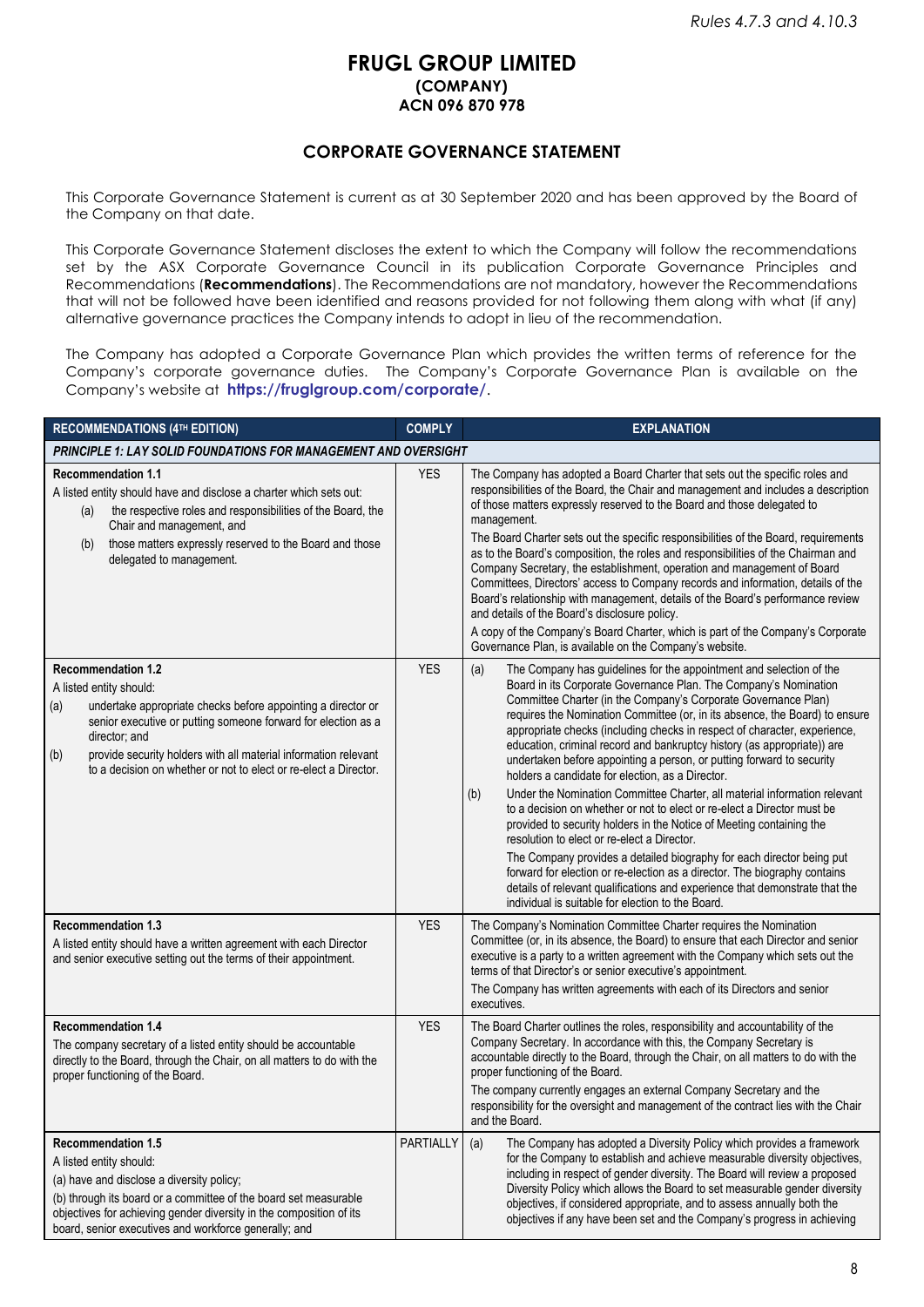| <b>RECOMMENDATIONS (4TH EDITION)</b>                                                                                                                                                                                                                                                                                                                                   | <b>COMPLY</b>    | <b>EXPLANATION</b>                                                                                                                                                                                                                                                                                                                                                                                                                                                                                                                                                                                                                                                                                       |
|------------------------------------------------------------------------------------------------------------------------------------------------------------------------------------------------------------------------------------------------------------------------------------------------------------------------------------------------------------------------|------------------|----------------------------------------------------------------------------------------------------------------------------------------------------------------------------------------------------------------------------------------------------------------------------------------------------------------------------------------------------------------------------------------------------------------------------------------------------------------------------------------------------------------------------------------------------------------------------------------------------------------------------------------------------------------------------------------------------------|
| (c) disclose in relation to each reporting period:                                                                                                                                                                                                                                                                                                                     |                  | them.                                                                                                                                                                                                                                                                                                                                                                                                                                                                                                                                                                                                                                                                                                    |
| (1) the measurable objectives set for that period to achieve<br>gender diversity;                                                                                                                                                                                                                                                                                      |                  | (b)<br>The Diversity Policy is available, as part of the Corporate Governance Plan,<br>on the Company's website.                                                                                                                                                                                                                                                                                                                                                                                                                                                                                                                                                                                         |
| (2) the entity's progress towards achieving those objectives;                                                                                                                                                                                                                                                                                                          |                  | (c)                                                                                                                                                                                                                                                                                                                                                                                                                                                                                                                                                                                                                                                                                                      |
| and<br>$(3)$ either:                                                                                                                                                                                                                                                                                                                                                   |                  | (i)<br>The Board does not intend to set measurable gender diversity<br>objectives because:                                                                                                                                                                                                                                                                                                                                                                                                                                                                                                                                                                                                               |
| (A) the respective proportions of men and women on<br>the board, in senior executive positions and across the<br>whole workforce (including how the entity has defined<br>"senior executive" for these purposes); or<br>(B) if the entity is a "relevant employer" under the<br>Workplace Gender Equality Act, the entity's most                                       |                  | the Board acknowledges that new Directors or senior<br>executives would be required to complement the nature of the<br>Company's proposed activities and ensure that the existing<br>Directors and proposed Directors and senior executives have<br>sufficient skill and experience to carry out the Company's<br>plans; and                                                                                                                                                                                                                                                                                                                                                                             |
| recent "Gender Equality Indicators", as defined in and<br>published under that Act.                                                                                                                                                                                                                                                                                    |                  | if it becomes necessary to appoint any new Directors or<br>senior executives, the Board considered the application of a<br>measurable gender diversity objective requiring a specified<br>proportion of women on the Board and in senior executive<br>roles will, given the small size of the Company and the Board,<br>unduly limit the Company from applying the Diversity Policy<br>as a whole and the Company's policy of appointing based on<br>skills and merit: and                                                                                                                                                                                                                               |
|                                                                                                                                                                                                                                                                                                                                                                        |                  | (ii)<br>the respective proportions of men and women on the Board, in senior<br>executive positions and across the whole organisation (including how<br>the entity has defined "senior executive" for these purposes) for each<br>financial year will be disclosed in the Company's Annual Report.                                                                                                                                                                                                                                                                                                                                                                                                        |
| <b>Recommendation 1.6</b><br>A listed entity should:<br>have and disclose a process for periodically evaluating the<br>(a)<br>performance of the Board, its committees and individual<br>Directors; and                                                                                                                                                                | <b>YES</b>       | The Board, in the absence of a Nomination Committee, is responsible for<br>(a)<br>evaluating the performance of the Board, its committees and individual<br>Directors on an annual basis. It may do so with the aid of an independent<br>advisor. The process for this is set out in the Company's Corporate<br>Governance Plan, which is available on the Company's website.                                                                                                                                                                                                                                                                                                                            |
| disclose, for each reporting period, whether a performance<br>(b)<br>evaluation has been undertaken in accordance with that<br>process during or in respect of that reporting period.                                                                                                                                                                                  |                  | The Company's Corporate Governance Plan requires the Company to<br>(b)<br>disclose whether or not performance evaluations were conducted during the<br>relevant reporting period. The Company intends to complete performance<br>evaluations in respect of the Board, its committees (if any) and individual<br>Directors for each financial year in accordance with the above process.                                                                                                                                                                                                                                                                                                                  |
| <b>Recommendation 1.7</b><br>A listed entity should:<br>(a) have and disclose a process for evaluating the performance<br>of its senior executives at least once every reporting period; and<br>(b) disclose for each reporting period whether a performance<br>evaluation has been undertaken in accordance with that<br>process during or in respect of that period. | <b>YES</b>       | The Board, in the absence of a Remuneration Committee is responsible for<br>(a)<br>evaluating the remuneration of the Company's senior executives on an<br>annual basis. A senior executive, for these purposes, means Key<br>Management Personnel (as defined in the Corporations Act) other than a<br>non-executive Director.<br>The applicable processes for these evaluations can be found in the<br>Company's Corporate Governance Plan, which is available on the<br>Company's website.                                                                                                                                                                                                            |
|                                                                                                                                                                                                                                                                                                                                                                        |                  | (b)<br>The Company's Corporate Governance Plan requires the Company to<br>disclose whether or not performance evaluations were conducted during the<br>relevant reporting period. The Company intends to complete performance<br>evaluations in respect of the senior executives for each financial year in<br>accordance with the applicable processes. The outline of the process<br>followed for evaluating the performance of the Board will be included in the<br>Company's annual report.                                                                                                                                                                                                          |
| <b>PRINCIPLE 2: STRUCTURE THE BOARD TO ADD VALUE</b>                                                                                                                                                                                                                                                                                                                   |                  |                                                                                                                                                                                                                                                                                                                                                                                                                                                                                                                                                                                                                                                                                                          |
| <b>Recommendation 2.1</b>                                                                                                                                                                                                                                                                                                                                              | <b>PARTIALLY</b> | (a)<br>The Company does not currently have a Nomination Committee. The                                                                                                                                                                                                                                                                                                                                                                                                                                                                                                                                                                                                                                   |
| The Board of a listed entity should:<br>have a nomination committee which:<br>(a)<br>has at least three members, a majority of whom are<br>(i)<br>independent Directors; and                                                                                                                                                                                           |                  | Company's Nomination Committee Charter provides for the creation of a<br>Nomination Committee (if it is considered it will benefit the Company), with<br>at least three members, a majority of whom are independent Directors, and<br>which must be chaired by an independent Director.                                                                                                                                                                                                                                                                                                                                                                                                                  |
| is chaired by an independent Director,<br>(ii)<br>and disclose:<br>the charter of the committee;<br>(iii)<br>the members of the committee; and<br>(iv)<br>(v)<br>as at the end of each reporting period, the number of<br>times the committee met throughout the period and the<br>individual attendances of the members at those<br>meetings; or                      |                  | The Company does not have a Nomination Committee as the Board<br>(b)<br>considers, that due to the size of the Board and the nature of the Company's<br>activities, the Company will not currently benefit from its establishment. In<br>accordance with the Company's Board Charter, the Board carries out the<br>duties that would ordinarily be carried out by the Nomination Committee<br>under the Nomination Committee Charter, including the following processes<br>to address succession issues and to ensure the Board has the appropriate<br>balance of skills, experience, independence and knowledge of the entity to<br>enable it to discharge its duties and responsibilities effectively: |
| if it does not have a nomination committee, disclose that fact<br>(b)<br>and the processes it employs to address Board succession<br>issues and to ensure that the Board has the appropriate<br>balance of skills, experience, independence and knowledge of<br>the entity to enable it to discharge its duties and<br>responsibilities effectively.                   |                  | devoting time at least annually to discuss Board succession issues<br>(i)<br>and updating the Company's Board skills matrix; and<br>all Board members being involved in the Company's nomination<br>(ii)<br>process, to the maximum extent permitted under the Corporations Act<br>and ASX Listing Rules.                                                                                                                                                                                                                                                                                                                                                                                                |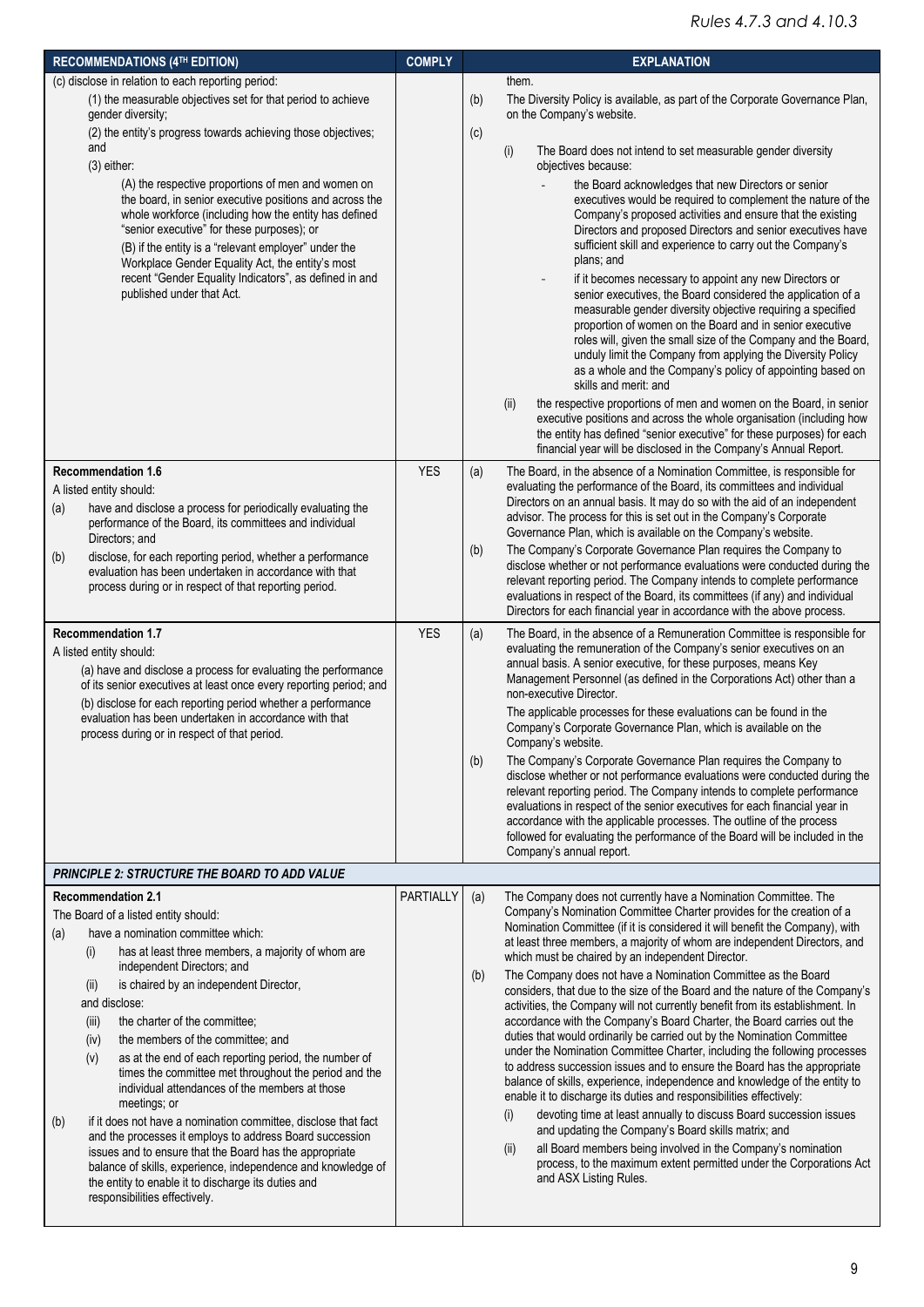| <b>RECOMMENDATIONS (4TH EDITION)</b>                                                                                                                                                                                                                                                                                                                                                                                                                                                                                                                                                                                                                               | <b>COMPLY</b> | <b>EXPLANATION</b>                                                                                                                                                                                                                                                                                                                                                                                                                                                                                                                                                                                                                                                                                                                                                                                                                                                                                         |
|--------------------------------------------------------------------------------------------------------------------------------------------------------------------------------------------------------------------------------------------------------------------------------------------------------------------------------------------------------------------------------------------------------------------------------------------------------------------------------------------------------------------------------------------------------------------------------------------------------------------------------------------------------------------|---------------|------------------------------------------------------------------------------------------------------------------------------------------------------------------------------------------------------------------------------------------------------------------------------------------------------------------------------------------------------------------------------------------------------------------------------------------------------------------------------------------------------------------------------------------------------------------------------------------------------------------------------------------------------------------------------------------------------------------------------------------------------------------------------------------------------------------------------------------------------------------------------------------------------------|
| <b>Recommendation 2.2</b><br>A listed entity should have and disclose a Board skill matrix setting<br>out the mix of skills and diversity that the Board currently has or is<br>looking to achieve in its membership.                                                                                                                                                                                                                                                                                                                                                                                                                                              | <b>YES</b>    | Under the Nomination Committee Charter (in the Company's Corporate<br>Governance Plan), the Nomination Committee (or, in its absence, the Board) is<br>required to prepare a Board skill matrix setting out the mix of skills and diversity<br>that the Board currently has (or is looking to achieve) and to review this at least<br>annually against the Company's Board skills matrix to ensure the appropriate mix of<br>skills and expertise is present to facilitate successful strategic direction.<br>The Board Charter requires the disclosure of each Board member's qualifications<br>and expertise. Full details as to each Director and senior executive's relevant skills<br>and experience are available in the Company's Annual Report. This is not a<br>substitute for Board skills matrix which is assessed annually as part of the internal<br>Board performance and evaluation survey. |
| <b>Recommendation 2.3</b><br>A listed entity should disclose:<br>the names of the Directors considered by the Board to be<br>(a)<br>independent Directors;<br>if a Director has an interest, position, association or relationship<br>(b)<br>of the type described in Box 2.3 of the ASX Corporate<br>Governance Principles and Recommendation (4th Edition), but<br>the Board is of the opinion that it does not compromise the<br>independence of the Director, the nature of the interest,<br>position, association or relationship in question and an<br>explanation of why the Board is of that opinion; and<br>the length of service of each Director<br>(c) | <b>YES</b>    | The Board Charter requires the disclosure of the names of Directors<br>(a)<br>considered by the Board to be independent. The Company will disclose those<br>Directors it considers to be independent on its ASX website. The Board<br>considers that during the year ended 30 June 2020 Jon Wild and Mathew<br>Walker were independent directors.<br>There are no independent Directors who fall into this category. The Company<br>(b)<br>will disclose in its Annual Report and ASX website any instances where this<br>applies and an explanation of the Board's opinion why the relevant Director is<br>still considered to be independent.<br>The Company's Annual Report will disclose the length of service of each<br>(c)<br>Director, as at the end of each financial year.                                                                                                                       |
| <b>Recommendation 2.4</b><br>A majority of the Board of a listed entity should be independent<br>Directors.                                                                                                                                                                                                                                                                                                                                                                                                                                                                                                                                                        | <b>YES</b>    | The Company's Board Charter requires that, where practical, the majority of the<br>Board should be independent.<br>The Board currently comprises a total of three directors, of which two are<br>considered to be independent. As such, there is a greater number of independent<br>directors to non-independent directors on the Board.                                                                                                                                                                                                                                                                                                                                                                                                                                                                                                                                                                   |
| <b>Recommendation 2.5</b><br>The Chair of the Board of a listed entity should be an independent<br>Director and, in particular, should not be the same person as the CEO<br>of the entity.                                                                                                                                                                                                                                                                                                                                                                                                                                                                         | <b>YES</b>    | The Board Charter provides that, where practical, the Chair of the Board should be<br>an independent Director and should not be the CEO/Managing Director.<br>The Chair of the Company is an independent Director.                                                                                                                                                                                                                                                                                                                                                                                                                                                                                                                                                                                                                                                                                         |
| <b>Recommendation 2.6</b><br>A listed entity should have a program for inducting new Directors and<br>providing appropriate professional development opportunities for<br>continuing Directors to develop and maintain the skills and knowledge<br>needed to perform their role as a Director effectively.                                                                                                                                                                                                                                                                                                                                                         | <b>YES</b>    | In accordance with the Company's Board Charter, the Nominations Committee (or,<br>in its absence, the Board) is responsible for the approval and review of induction<br>and continuing professional development programs and procedures for Directors to<br>ensure that they can effectively discharge their responsibilities. The Company<br>Secretary facilitates inductions and professional development for members of the<br>Board.                                                                                                                                                                                                                                                                                                                                                                                                                                                                   |
| PRINCIPLE 3: ACT ETHICALLY AND RESPONSIBLY                                                                                                                                                                                                                                                                                                                                                                                                                                                                                                                                                                                                                         |               |                                                                                                                                                                                                                                                                                                                                                                                                                                                                                                                                                                                                                                                                                                                                                                                                                                                                                                            |
| <b>Recommendation 3.1</b><br>A listed entity should articulate and disclose its values.                                                                                                                                                                                                                                                                                                                                                                                                                                                                                                                                                                            | <b>YES</b>    | The Company values are contained within the Board Charter of the Company and<br>are conveyed through the Company ASX announcements and website                                                                                                                                                                                                                                                                                                                                                                                                                                                                                                                                                                                                                                                                                                                                                             |
| <b>Recommendation 3.2</b><br>A listed entity should:<br>have a code of conduct for its Directors, senior executives and<br>(a)<br>employees; and<br>disclose that code or a summary of it.<br>(b)                                                                                                                                                                                                                                                                                                                                                                                                                                                                  | <b>YES</b>    | The Company's Corporate Code of Conduct applies to the Company's<br>(a)<br>Directors, senior executives and employees.<br>The Company's Corporate Code of Conduct (which forms part of the<br>(b)<br>Company's Corporate Governance Plan) is available on the Company's<br>website.                                                                                                                                                                                                                                                                                                                                                                                                                                                                                                                                                                                                                        |
| <b>Recommendation 3.3</b><br>A listed entity should:<br>(a) have and disclose a whistleblower policy; and<br>(b) ensure that the board or a committee of the board is informed of<br>any material incidents reported under that policy.                                                                                                                                                                                                                                                                                                                                                                                                                            | <b>YES</b>    | The Company's whistleblower policy sets out the responsibilities and<br>(a)<br>expectations of all employees, executives and directors.<br>The Company's whistleblower policy, which forms part of the Company's<br>Corporate Governance Plan, is available on the Company's website.<br>The Board will receive a formal report on any material incidents that are<br>(b)<br>reported under the whistleblower policy.                                                                                                                                                                                                                                                                                                                                                                                                                                                                                      |
| <b>Recommendation 3.3</b><br>A listed entity should:<br>(a) have and disclose an anti-bribery and corruption policy; and<br>(b) ensure that the board or a committee of the board is informed of<br>any material breaches of that policy.                                                                                                                                                                                                                                                                                                                                                                                                                          | <b>YES</b>    | The Company's Anti-bribery and Corruption Policy, which forms part of the<br>(a)<br>Company's Corporate Governance Plan, policy sets out the responsibilities<br>and expectations of all employees, executives and directors.<br>The Board will receive a formal report on any material incidents that are<br>(b)<br>reported under the Anti-bribery and Corruption policy.                                                                                                                                                                                                                                                                                                                                                                                                                                                                                                                                |
| <b>PRINCIPLE 4: SAFEGUARD INTEGRITY IN FINANCIAL REPORTING</b>                                                                                                                                                                                                                                                                                                                                                                                                                                                                                                                                                                                                     |               |                                                                                                                                                                                                                                                                                                                                                                                                                                                                                                                                                                                                                                                                                                                                                                                                                                                                                                            |
| <b>Recommendation 4.1</b><br>The Board of a listed entity should:<br>have an audit committee which:<br>(a)<br>has at least three members, all of whom are non-<br>(i)<br>executive Directors and a majority of whom are<br>independent Directors; and<br>is chaired by an independent Director, who is not the<br>(ii)<br>Chair of the Board,                                                                                                                                                                                                                                                                                                                      | PARTIALLY     | The Company does not currently have an Audit and Risk Committee. The<br>(a)<br>Company's Corporate Governance Plan contains an Audit and Risk<br>Committee Charter that provides for the creation of an Audit and Risk<br>Committee (if it is considered it will benefit the Company), with at least three<br>members, a majority of whom must be independent Directors, and which<br>must be chaired by an independent Director who is not the Chair.<br>The Company does not have an Audit and Risk Committee as the Board<br>(b)<br>considers that due to the size of the Company and the nature of it's<br>operations, the Company will not currently benefit from its establishment. In                                                                                                                                                                                                               |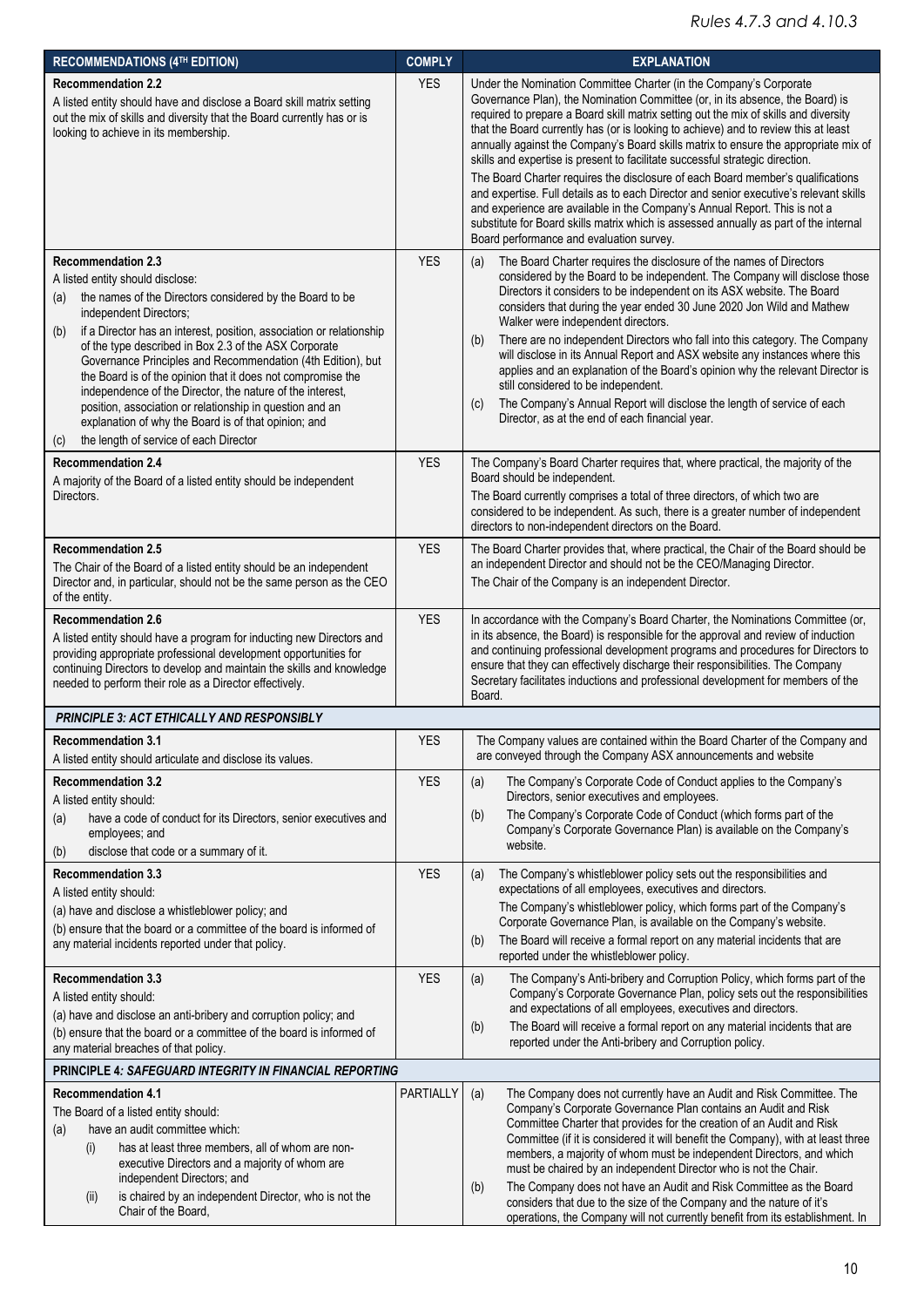| <b>RECOMMENDATIONS (4TH EDITION)</b>                                                                                                                                                                                                                                                                                                                                                                                                                                                                                                                                                                                                                                             | <b>COMPLY</b> | <b>EXPLANATION</b>                                                                                                                                                                                                                                                                                                                                                                                                                                                                                                                                                                                                                                                                                                                                                                                                                                                               |
|----------------------------------------------------------------------------------------------------------------------------------------------------------------------------------------------------------------------------------------------------------------------------------------------------------------------------------------------------------------------------------------------------------------------------------------------------------------------------------------------------------------------------------------------------------------------------------------------------------------------------------------------------------------------------------|---------------|----------------------------------------------------------------------------------------------------------------------------------------------------------------------------------------------------------------------------------------------------------------------------------------------------------------------------------------------------------------------------------------------------------------------------------------------------------------------------------------------------------------------------------------------------------------------------------------------------------------------------------------------------------------------------------------------------------------------------------------------------------------------------------------------------------------------------------------------------------------------------------|
| and disclose:<br>the charter of the committee;<br>(iii)<br>the relevant qualifications and experience of the<br>(iv)<br>members of the committee: and<br>in relation to each reporting period, the number of times<br>(v)<br>the committee met throughout the period and the<br>individual attendances of the members at those<br>meetings; or<br>if it does not have an audit committee, disclose that fact and<br>(b)<br>the processes it employs that independently verify and<br>safeguard the integrity of its financial reporting, including the<br>processes for the appointment and removal of the external<br>auditor and the rotation of the audit engagement partner. |               | accordance with the Company's Board Charter, the Board carries out the<br>duties that would ordinarily be carried out by the Audit and Risk Committee<br>under the Audit and Risk Committee Charter including the following<br>processes to independently verify and safeguard the integrity of its financial<br>reporting, including the processes for the appointment and removal of the<br>external auditor and the rotation of the audit engagement partner:<br>the Board devotes time at annual Board meetings to fulfilling the roles<br>(i)<br>and responsibilities associated with maintaining the Company's<br>internal audit function and arrangements with external auditors; and<br>all members of the Board are involved in the Company's audit<br>(ii)<br>function to ensure the proper maintenance of the entity and the<br>integrity of all financial reporting. |
| <b>Recommendation 4.2</b><br>The Board of a listed entity should, before it approves the entity's<br>consolidated financial statements for a financial period, receive from<br>its CEO and CFO a declaration that the financial records of the entity<br>have been properly maintained and that the consolidated financial<br>statements comply with the appropriate accounting standards and<br>give a true and fair view of the financial position and performance of<br>the entity and that the opinion has been formed on the basis of a<br>sound system of risk management and internal control which is<br>operating effectively.                                          | <b>YES</b>    | The Company's Audit and Risk Committee Charter requires the CEO and CFO (or,<br>if none, the person(s) fulfilling those functions) to provide a sign off on these terms.<br>The Company's process for finalising the financial statement requires a sign off on<br>these terms for each of its consolidated financial statements in each financial year.                                                                                                                                                                                                                                                                                                                                                                                                                                                                                                                         |
| <b>Recommendation 4.3</b><br>A listed entity should disclose its process to verify the integrity of any<br>periodic corporate report it releases to the market that is not audited<br>or reviewed by an external auditor.                                                                                                                                                                                                                                                                                                                                                                                                                                                        | <b>YES</b>    | The Company's external auditor, Pitcher Partners, attends the annual general<br>meeting of shareholders and is available to answer shareholder questions about<br>the conduct of the audit and the preparation and content of the audit report.                                                                                                                                                                                                                                                                                                                                                                                                                                                                                                                                                                                                                                  |
| PRINCIPLE 5: MAKE TIMELY AND BALANCED DISCLOSURE                                                                                                                                                                                                                                                                                                                                                                                                                                                                                                                                                                                                                                 |               |                                                                                                                                                                                                                                                                                                                                                                                                                                                                                                                                                                                                                                                                                                                                                                                                                                                                                  |
| <b>Recommendation 5.1</b><br>A listed entity should have a written policy for complying with its<br>continuous disclosure obligations under Listing Rule 3.1.                                                                                                                                                                                                                                                                                                                                                                                                                                                                                                                    | <b>YES</b>    | The Corporate Governance Plan provides details of the Company's<br>(a)<br>disclosure policy. In addition, the Corporate Governance Plan details the<br>Company's disclosure requirements as required by the ASX Listing Rules<br>and other relevant legislation.<br>The Corporate Governance Plan, which incorporates the Continuous<br>(b)<br>Disclosure Policy, is available on the Company website.                                                                                                                                                                                                                                                                                                                                                                                                                                                                           |
| <b>Recommendation 5.2</b><br>A listed entity should ensure that its board receives copies of all<br>material market announcements promptly after they have been made.                                                                                                                                                                                                                                                                                                                                                                                                                                                                                                            | <b>YES</b>    | The Board receive email confirmation and copies of all market announcements<br>released on the ASX Company Announcement Platform at the time of release.                                                                                                                                                                                                                                                                                                                                                                                                                                                                                                                                                                                                                                                                                                                         |
| <b>Recommendation 5.3</b><br>A listed entity that gives a new and substantive investor or analyst<br>presentation should release a copy of the presentation materials on<br>the ASX Market Announcements Platform ahead of the presentation.                                                                                                                                                                                                                                                                                                                                                                                                                                     | <b>YES</b>    | The Company makes all investor presentations available to the market via the ASX<br>Market Announcement Platform before they are delivered to investors.<br>The presentations are also publicly available via the Company's website.                                                                                                                                                                                                                                                                                                                                                                                                                                                                                                                                                                                                                                             |
| PRINCIPLE 6: RESPECT THE RIGHTS OF SECURITY HOLDERS                                                                                                                                                                                                                                                                                                                                                                                                                                                                                                                                                                                                                              |               |                                                                                                                                                                                                                                                                                                                                                                                                                                                                                                                                                                                                                                                                                                                                                                                                                                                                                  |
| <b>Recommendation 6.1</b><br>A listed entity should provide information about itself and its<br>governance to investors via its website.                                                                                                                                                                                                                                                                                                                                                                                                                                                                                                                                         | <b>YES</b>    | Information about the Company and its governance is available in the Corporate<br>Governance Plan which can be found on the Company's website.                                                                                                                                                                                                                                                                                                                                                                                                                                                                                                                                                                                                                                                                                                                                   |
| <b>Recommendation 6.2</b><br>A listed entity should design and implement an investor relations<br>program to facilitate effective two-way communication with investors.                                                                                                                                                                                                                                                                                                                                                                                                                                                                                                          | <b>YES</b>    | The Company has adopted a Shareholder Communications Strategy which aims to<br>promote and facilitate effective two-way communication with investors. The<br>Strategy outlines a range of ways in which information is communicated to<br>shareholders and is available on the Company's website as part of the Company's<br>Corporate Governance Plan.                                                                                                                                                                                                                                                                                                                                                                                                                                                                                                                          |
| <b>Recommendation 6.3</b><br>A listed entity should disclose the policies and processes it has in<br>place to facilitate and encourage participation at meetings of security<br>holders.                                                                                                                                                                                                                                                                                                                                                                                                                                                                                         | <b>YES</b>    | Shareholders are encouraged to participate at all general meetings and AGMs of<br>the Company. Upon the despatch of any notice of meeting to Shareholders, the<br>Company Secretary shall send out material stating that all Shareholders are<br>encouraged to participate at the meeting.                                                                                                                                                                                                                                                                                                                                                                                                                                                                                                                                                                                       |
| <b>Recommendation 6.4</b><br>A listed entity should ensure that all substantive resolutions at a<br>meeting of security holders are decided by a poll rather than by a<br>show of hands.                                                                                                                                                                                                                                                                                                                                                                                                                                                                                         | <b>YES</b>    | All substantive resolutions at a meeting of shareholders of the Company are<br>decided by a poll rather than by a show of hands.                                                                                                                                                                                                                                                                                                                                                                                                                                                                                                                                                                                                                                                                                                                                                 |
| <b>Recommendation 6.5</b><br>A listed entity should give security holders the option to receive<br>communications from, and send communications to, the entity and its<br>security registry electronically.                                                                                                                                                                                                                                                                                                                                                                                                                                                                      | <b>YES</b>    | The Shareholder Communication Strategy provides that security holders can<br>register with the Company to receive email notifications when an announcement is<br>made by the Company to the ASX, including the release of the Annual Report, half<br>yearly reports and quarterly reports. Links are made available to the Company's<br>website on which all information provided to the ASX is immediately posted.<br>Shareholders queries should be referred to the Company Secretary at first<br>instance.                                                                                                                                                                                                                                                                                                                                                                    |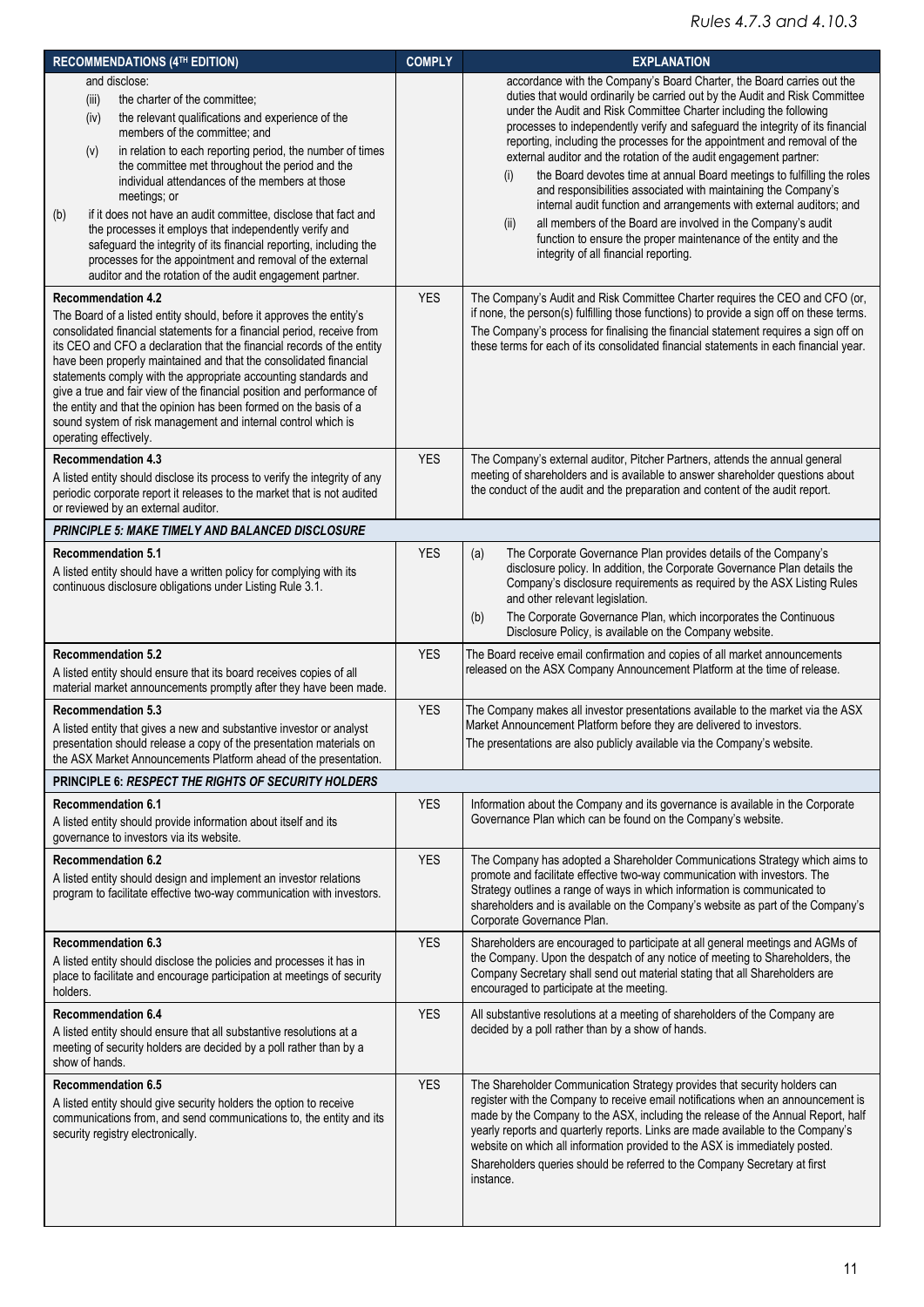| <b>RECOMMENDATIONS (4TH EDITION)</b>                                                                                                                                                                                                                                                                                                                                                                                                                                                                                                                                                                                                                                                                                                                                                                                                                 | <b>COMPLY</b> | <b>EXPLANATION</b>                                                                                                                                                                                                                                                                                                                                                                                                                                                                                                                                                                                                                                                                                                                                                                                                                                                                                                                                                                                                                                                                                                                                                                                                                                                                                                                                                                                                                                        |
|------------------------------------------------------------------------------------------------------------------------------------------------------------------------------------------------------------------------------------------------------------------------------------------------------------------------------------------------------------------------------------------------------------------------------------------------------------------------------------------------------------------------------------------------------------------------------------------------------------------------------------------------------------------------------------------------------------------------------------------------------------------------------------------------------------------------------------------------------|---------------|-----------------------------------------------------------------------------------------------------------------------------------------------------------------------------------------------------------------------------------------------------------------------------------------------------------------------------------------------------------------------------------------------------------------------------------------------------------------------------------------------------------------------------------------------------------------------------------------------------------------------------------------------------------------------------------------------------------------------------------------------------------------------------------------------------------------------------------------------------------------------------------------------------------------------------------------------------------------------------------------------------------------------------------------------------------------------------------------------------------------------------------------------------------------------------------------------------------------------------------------------------------------------------------------------------------------------------------------------------------------------------------------------------------------------------------------------------------|
| PRINCIPLE 7: RECOGNISE AND MANAGE RISK                                                                                                                                                                                                                                                                                                                                                                                                                                                                                                                                                                                                                                                                                                                                                                                                               |               |                                                                                                                                                                                                                                                                                                                                                                                                                                                                                                                                                                                                                                                                                                                                                                                                                                                                                                                                                                                                                                                                                                                                                                                                                                                                                                                                                                                                                                                           |
| <b>Recommendation 7.1</b><br>The Board of a listed entity should:<br>have a committee or committees to oversee risk, each of<br>(a)<br>which:<br>has at least three members, a majority of whom are<br>(i)<br>independent Directors; and<br>is chaired by an independent Director,<br>(II)<br>and disclose:<br>the charter of the committee;<br>(iii)<br>the members of the committee; and<br>(iv)<br>as at the end of each reporting period, the number of<br>(v)<br>times the committee met throughout the period and the<br>individual attendances of the members at those<br>meetings; or<br>if it does not have a risk committee or committees that satisfy<br>(b)<br>(a) above, disclose that fact and the process it employs for<br>overseeing the entity's risk management framework.                                                        | PARTIALLY     | The Company does not have an Audit and Risk Committee. The Company's<br>(a)<br>Corporate Governance Plan contains an Audit and Risk Committee Charter<br>that provides for the creation of an Audit and Risk Committee (if it is<br>considered it will benefit the Company), with at least three members, all of<br>whom must be independent Directors, and which must be chaired by an<br>independent Director.<br>A copy of the Corporate Governance Plan is available on the Company's<br>website.<br>The Company does not have an Audit and Risk Committee as the Board<br>(b)<br>consider, that due to the size of the Company and the nature of its<br>operations, the Company will not currently benefit from its establishment. In<br>accordance with the Company's Board Charter, the Board carries out the<br>duties that would ordinarily be carried out by the Audit and Risk Committee<br>under the Audit and Risk Committee Charter including the following<br>processes to oversee the entity's risk management framework:<br>the Board devotes time at quarterly Board meetings to fulfilling the<br>(i)<br>roles and responsibilities associated with overseeing risk and<br>maintaining the entity's risk management framework and<br>associated internal compliance and control procedures, and<br>collectively reviews and approves all compliance lodgements in<br>relation to audited statutory financial accounts lodged with ASX. |
| <b>Recommendation 7.2</b><br>The Board or a committee of the Board should:<br>review the entity's risk management framework with<br>(a)<br>management at least annually to satisfy itself that it continues<br>to be sound; and<br>disclose in relation to each reporting period, whether such a<br>(b)<br>review has taken place.                                                                                                                                                                                                                                                                                                                                                                                                                                                                                                                   | <b>YES</b>    | The Audit and Risk Committee Charter requires that the Audit and Risk<br>(a)<br>Committee (or, in its absence, the Board) should, at least annually, satisfy<br>itself that the Company's risk management framework continues to be<br>sound.<br>The Company's Corporate Governance Plan requires the Company to<br>(b)<br>disclose at least annually whether such a review of the Company's risk<br>management framework has taken place.                                                                                                                                                                                                                                                                                                                                                                                                                                                                                                                                                                                                                                                                                                                                                                                                                                                                                                                                                                                                                |
| <b>Recommendation 7.3</b><br>A listed entity should disclose:<br>if it has an internal audit function, how the function is<br>(a)<br>structured and what role it performs; or<br>if it does not have an internal audit function, that fact and the<br>(b)<br>processes it employs for evaluating and continually improving<br>the effectiveness of its risk management and internal control<br>processes.                                                                                                                                                                                                                                                                                                                                                                                                                                            | <b>YES</b>    | The Audit and Risk Committee Charter provides for the Audit and Risk<br>(a)<br>Committee to monitor the need for an internal audit function. The<br>Company's internal audit function is conducted by the Board during the<br>relevant reporting periods.                                                                                                                                                                                                                                                                                                                                                                                                                                                                                                                                                                                                                                                                                                                                                                                                                                                                                                                                                                                                                                                                                                                                                                                                 |
| <b>Recommendation 7.4</b><br>A listed entity should disclose whether it has any material exposure to<br>economic, environmental and social sustainability risks and, if it does,<br>how it manages or intends to manage those risks.                                                                                                                                                                                                                                                                                                                                                                                                                                                                                                                                                                                                                 | <b>YES</b>    | The Audit and Risk Committee Charter requires the Audit and Risk Committee (or,<br>in its absence, the Board) to assist management determine whether the Company<br>has any material exposure to economic, environmental and social sustainability<br>risks and, if it does, how it manages or intends to manage those risks.<br>The Company's Corporate Governance Plan requires the Company to disclose<br>whether it has any material exposure to economic, environmental and social<br>sustainability risks and, if it does, how it manages or intends to manage those risks.<br>The Company will disclose this information in its Annual Report and on its ASX<br>website as part of its continuous disclosure obligations.                                                                                                                                                                                                                                                                                                                                                                                                                                                                                                                                                                                                                                                                                                                          |
| <b>PRINCIPLE 8: REMUNERATE FAIRLY AND RESPONSIBLY</b>                                                                                                                                                                                                                                                                                                                                                                                                                                                                                                                                                                                                                                                                                                                                                                                                |               |                                                                                                                                                                                                                                                                                                                                                                                                                                                                                                                                                                                                                                                                                                                                                                                                                                                                                                                                                                                                                                                                                                                                                                                                                                                                                                                                                                                                                                                           |
| <b>Recommendation 8.1</b><br>The Board of a listed entity should:<br>have a remuneration committee which:<br>(a)<br>has at least three members, a majority of whom are<br>(i)<br>independent Directors; and<br>is chaired by an independent Director,<br>(ii)<br>and disclose:<br>the charter of the committee;<br>(iii)<br>the members of the committee; and<br>(iv)<br>as at the end of each reporting period, the number of<br>(v)<br>times the committee met throughout the period and the<br>individual attendances of the members at those<br>meetings; or<br>if it does not have a remuneration committee, disclose that<br>(b)<br>fact and the processes it employs for setting the level and<br>composition of remuneration for Directors and senior<br>executives and ensuring that such remuneration is appropriate<br>and not excessive. | PARTIALLY     | The Company does not have a Remuneration Committee. The Company's<br>(a)<br>Corporate Governance Plan contains a Remuneration Committee Charter<br>that provides for the creation of a Remuneration Committee (if it is<br>considered it will benefit the Company), with at least three members, a<br>majority of whom must be independent Directors, and which must be<br>chaired by an independent Director.<br>The Company does not have a Remuneration Committee as the Board<br>(b)<br>considers, that due to the size of the Company and the nature of its<br>operations, the Company will not currently benefit from its establishment. In<br>accordance with the Company's Board Charter, the Board carries out the<br>duties that would ordinarily be carried out by the Remuneration Committee<br>under the Remuneration Committee Charter including the following<br>processes to set the level and composition of remuneration for Directors and<br>senior executives and ensuring that such remuneration is appropriate and<br>not excessive:<br>the Board devotes time at the annual Board meeting to assess the<br>(i)<br>level and composition of remuneration for Directors and senior<br>executives;<br>collectively reviews and approves all compliance lodgements in<br>(i)<br>relation to audited statutory financial accounts lodged with ASX.                                                                                      |
| <b>Recommendation 8.2</b><br>A listed entity should separately disclose its policies and practices<br>regarding the remuneration of non-executive directors and the                                                                                                                                                                                                                                                                                                                                                                                                                                                                                                                                                                                                                                                                                  | <b>YES</b>    | The Company's Corporate Governance Plan requires the Board to disclose its<br>policies and practices regarding the remuneration of Directors and senior<br>executives, which is disclosed on the in the remuneration report contained in the                                                                                                                                                                                                                                                                                                                                                                                                                                                                                                                                                                                                                                                                                                                                                                                                                                                                                                                                                                                                                                                                                                                                                                                                              |